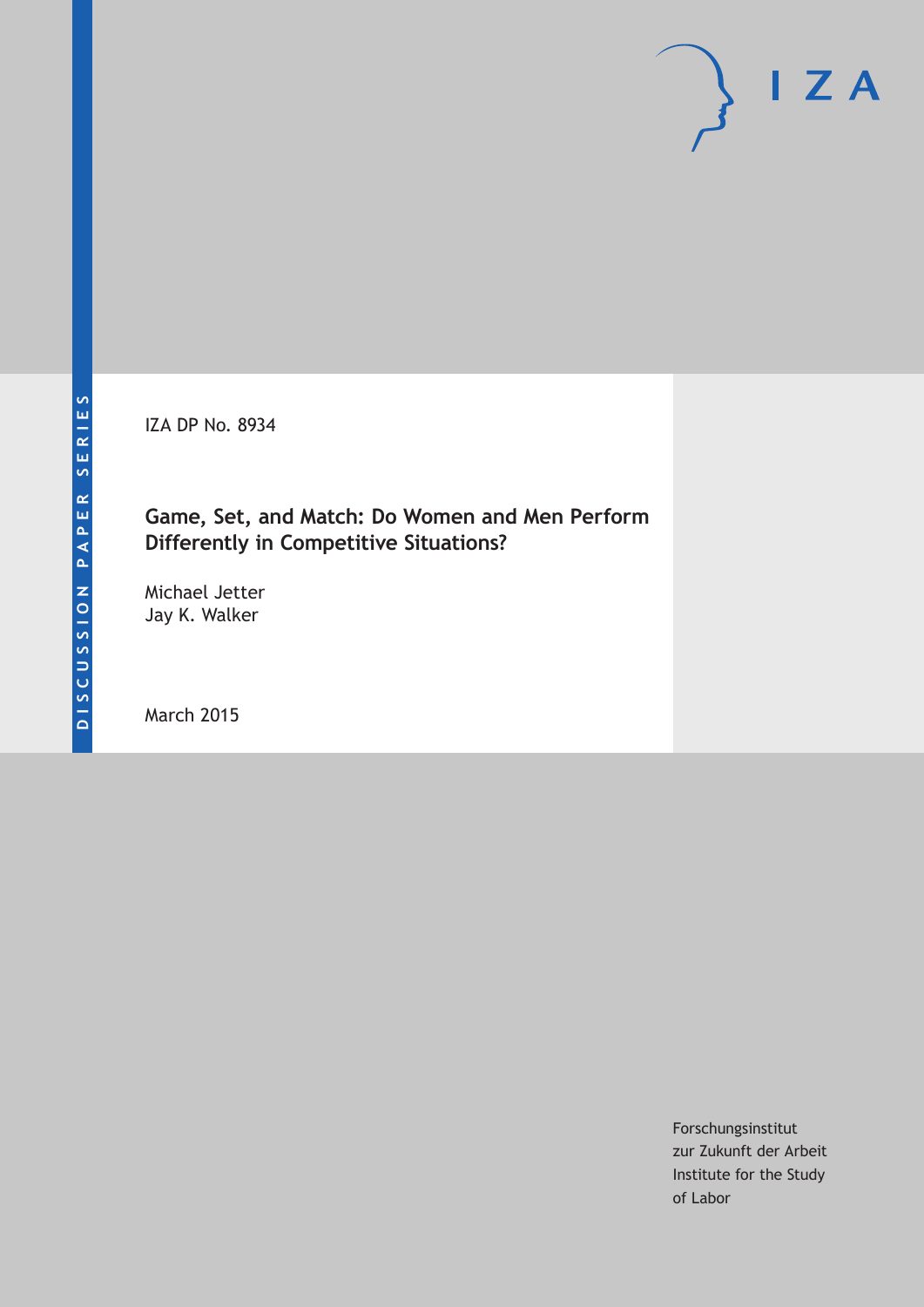# **Game, Set, and Match: Do Women and Men Perform Differently in Competitive Situations?**

# **Michael Jetter**

*Universidad EAFIT and IZA*

#### **Jay K. Walker**

*Niagara University*

### Discussion Paper No. 8934 March 2015

IZA

P.O. Box 7240 53072 Bonn Germany

Phone: +49-228-3894-0 Fax: +49-228-3894-180 E-mail: iza@iza.org

Any opinions expressed here are those of the author(s) and not those of IZA. Research published in this series may include views on policy, but the institute itself takes no institutional policy positions. The IZA research network is committed to the IZA Guiding Principles of Research Integrity.

The Institute for the Study of Labor (IZA) in Bonn is a local and virtual international research center and a place of communication between science, politics and business. IZA is an independent nonprofit organization supported by Deutsche Post Foundation. The center is associated with the University of Bonn and offers a stimulating research environment through its international network, workshops and conferences, data service, project support, research visits and doctoral program. IZA engages in (i) original and internationally competitive research in all fields of labor economics, (ii) development of policy concepts, and (iii) dissemination of research results and concepts to the interested public.

IZA Discussion Papers often represent preliminary work and are circulated to encourage discussion. Citation of such a paper should account for its provisional character. A revised version may be available directly from the author.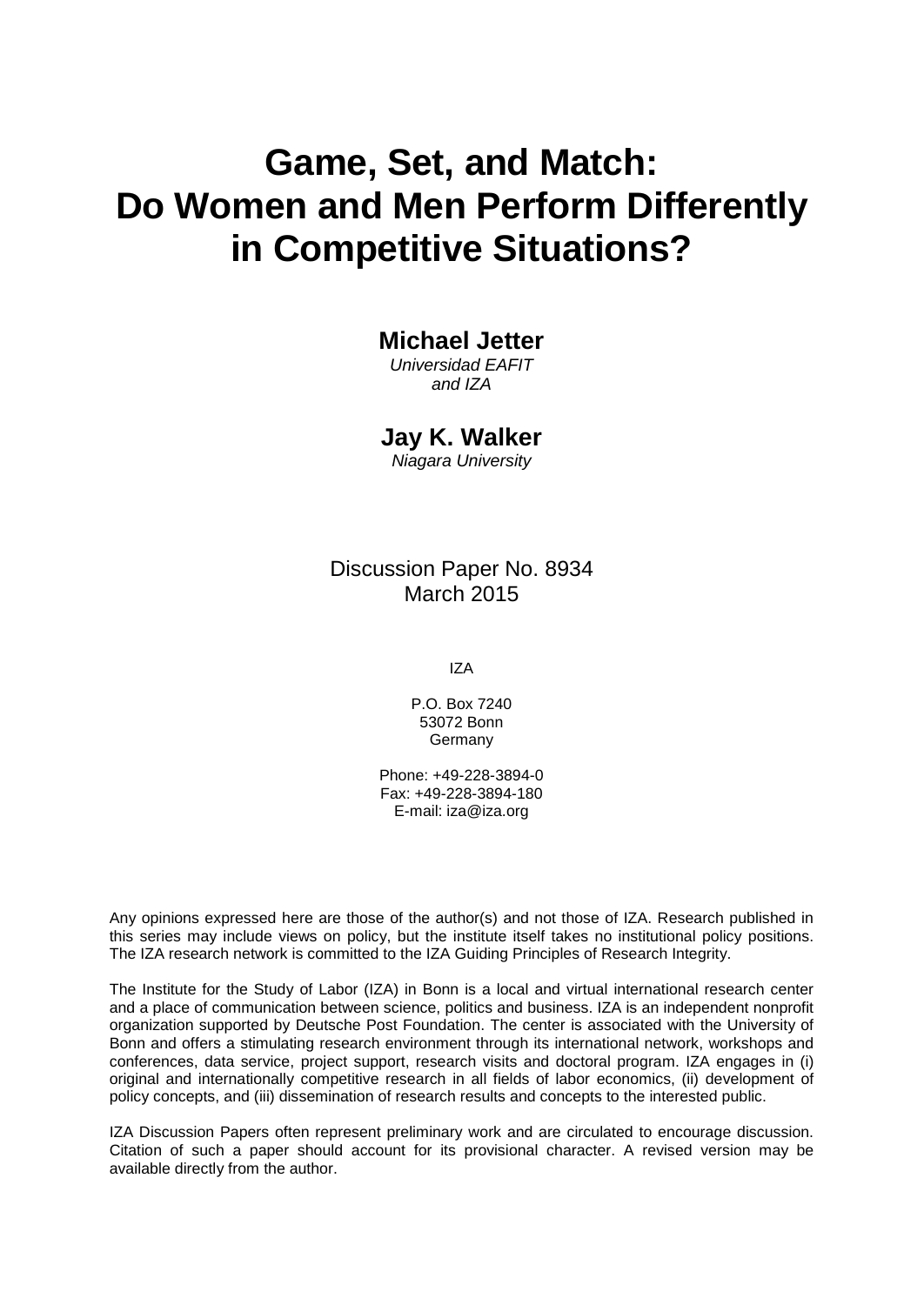IZA Discussion Paper No. 8934 March 2015

# **ABSTRACT**

# **Game, Set, and Match: Do Women and Men Perform Differently in Competitive Situations?**

This paper analyzes potential gender differences in competitive environments using a sample of over 100,000 professional tennis matches. We focus on two phenomena of the labor and sports economics literature: the hot-hand and clutch-player effects. First, we find strong evidence for the hot-hand (cold-hand) effect. Every additional win in the most recent ten Tour matches raises the likelihood of prevailing in the current encounter by 3.1 (males) to 3.3 percentage points (females). Second, top male and female players are excelling in Grand Slam tournaments, arguably the most important events in tennis. For men, we also find evidence for top players winning more tie-breaks at Grand Slams. Overall, we find virtually no gender differences for the hot-hand effect and only minor distinctions for the clutch-player effect.

JEL Classification: J24, L83, D84

Keywords: gender gap, competition, hot hand, clutch player, tennis

Corresponding author:

Michael Jetter Department of Economics Universidad EAFIT Carrera 49 7 Sur-50, Avenida Las Vegas Medellín Colombia E-mail: [mjetter7@gmail.com](mailto:mjetter7@gmail.com)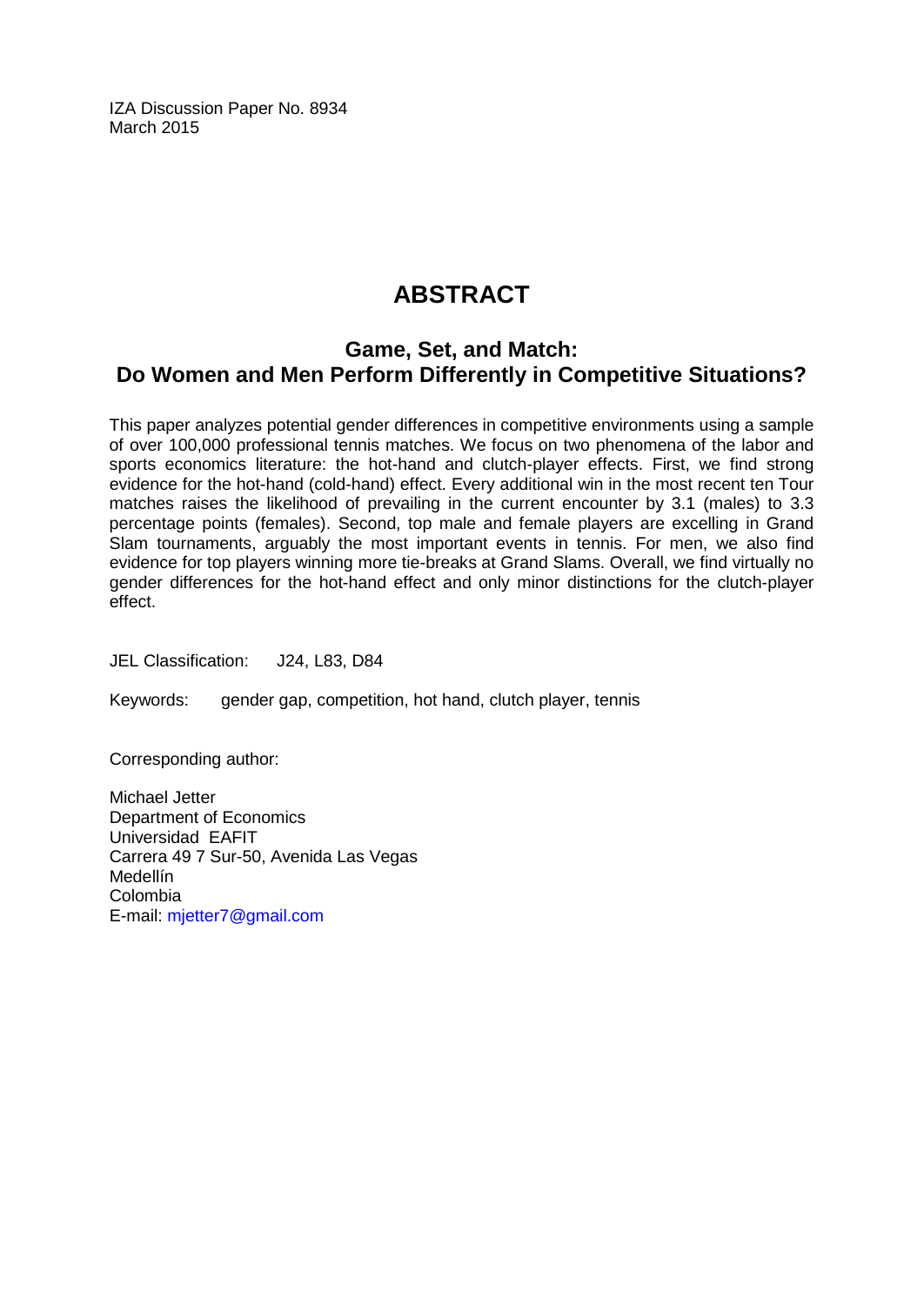#### 1 Introduction

Do men and women behave differently in competitive situations? Recent research suggests the average woman to be reluctant to compete [\(Gneezy et al.,](#page-28-0) [2003;](#page-28-0) [Niederle and Vesterlund,](#page-29-0) [2007;](#page-29-0) [Niederle and Vesterlund,](#page-29-1) [2011\)](#page-29-1) and generally differ in their attitude towards competitive situations [\(Byrnes et al.,](#page-28-1) [1999;](#page-28-1) Eckel and Füllbrunn, [2015\)](#page-28-2). Especially when trying to explain the persistent gender wage gap – which is not expected to be closed for another 70 years [\(Topping,](#page-29-2)  $2015$  $2015$  $2015$  – noncognitive skills and attitudes are proving to be important factors [\(Grove et al.,](#page-29-3) [2011\)](#page-29-3). However, most studies analyzing potential gender differences in competitive situations suffer from identification problems or lack information on other, potentially crucial characteristics. For instance, in most labor markets women work alongside men throughout their entire career and training, which makes it difficult to isolate performance measurements and disentangle behavior in the workplace from the influence of male colleagues.

Recently, labor markets in the sports world have become prominent laboratories for testing behavior in competitive situations. Reasons include the clear observability of outcomes (winning or losing) and a rich set of control and background information that is not normally available in business world environments [\(Kahn,](#page-29-4) [2000\)](#page-29-4). Tennis as a single sport provides an ideal testing ground in this context, as professional tours are separated by gender, yet prize money has been very comparable in the past and has recently been equalized in the biggest events (also see [Wozniak,](#page-29-5) [2012\)](#page-29-5).

This paper uses all tennis matches on the main tours of every male and female tennis player who was ranked in September 2014 to analyze two major phenomena of the labor and sports economics literature: the hot-hand and clutch-player effects. The hot-hand effect states that recent, strong performances may affect current outcomes, whereas the clutch-player effect argues performance to increase when stakes are higher. Overall, our sample includes 107,566 tennis matches of 853 professional tennis players (424 males and 429 females). Taking advantage of a rich set of available control variables, our results contribute to three distinct branches of the economics literature.

First, we find strong evidence for the hot-hand effect. Even after controlling for rankings

<span id="page-3-0"></span><sup>&</sup>lt;sup>1</sup>Other important aspects include historical origins and societal norms [\(Alesina et al.,](#page-28-3) [2013;](#page-28-3) [Burda et al.,](#page-28-4) [2013\)](#page-28-4), as well as socialization in early childhood [\(Andersen et al.,](#page-28-5) [2013\)](#page-28-5).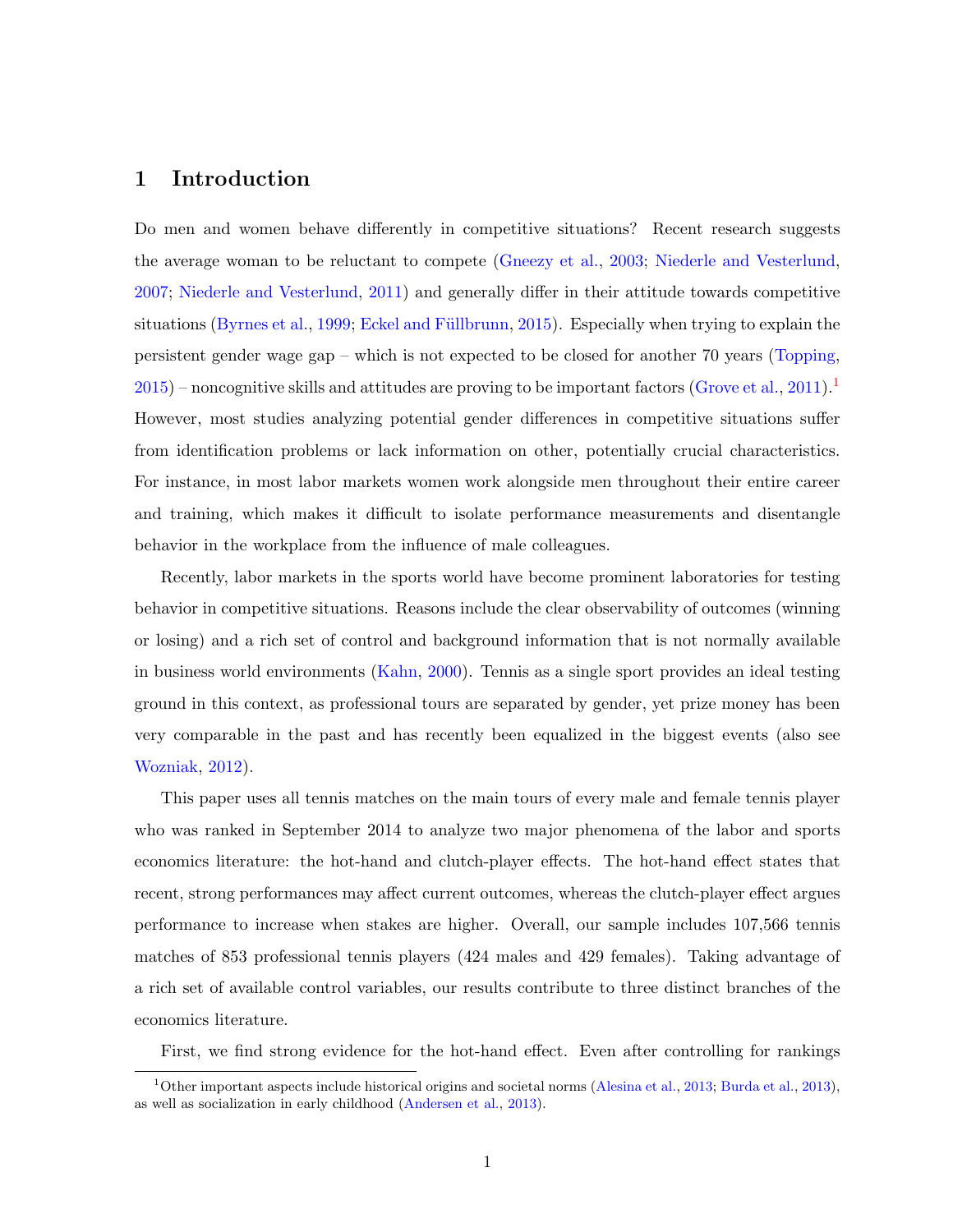(linear and squared), head-to-head characteristics of both players, and tournament-specific aspects, previously won matches are a positive and statistically meaningful predictor of winning the current match. In our most complete estimation, the marginal effect of having one additional winning encounter in the last ten matches raises the probability of winning by 3.1 to 3.3 percentage points. These results are in contrast to earlier findings by [Gilovich et al.](#page-28-6) [\(1985\)](#page-28-6) and further extend works by [Abrevaya](#page-28-7) [\(2002\)](#page-28-7), [Livingston](#page-29-6) [\(2012\)](#page-29-5), and [Wozniak](#page-29-5) ([2](#page-4-0)012).<sup>2</sup>

Second, the clutch-player effect emerges with force: top players perform their best in Grand Slam tournaments, arguably the most important dates of the tennis calendar. This confirms traditional theories of larger payoffs increasing incentives and therefore efforts [\(Lazear,](#page-29-7) [2000\)](#page-29-7).

Third, we find virtually no gender differences for the hot-hand phenomenon and only very minor differences for the clutch-player effect. Both in terms of statistical importance and magnitudes, both men and women show evidence for the hot-hand effect in professional tennis matches. Regarding the clutch-player phenomenon, female top players actually appear more likely to compete well on big stages, although the effect is statistically meaningful for either gender. Only when looking at in-match performances do we find nuanced gender differences: top male players are more likely to win a tie-break when it matters most, whereas the respective result for the female sample remains statistically irrelevant.

These results are surprising given recent findings on gender differences in competitive environments [\(Niederle and Vesterlund,](#page-29-8) [2010;](#page-29-8) [Niederle and Vesterlund,](#page-29-1) [2011;](#page-29-1) [Niederle,](#page-29-9) [2014\)](#page-29-9). A possible explanation could be the isolated, single-sex structure of tennis as a professional sport, as opposed to competing in mixed labor markets (see [Gneezy et al.,](#page-28-0) [2003\)](#page-28-0). Thus, women may be as competitive as men when competing amongst themselves.

#### 2 Data

Our sample data consists of all career matches of male and female tennis players who on September 21, 2014, were listed on the respective world rankings (ATP Tour for the men, WTA Tour for the women). Specifically, we focus on main ATP and WTA Tour matches, excluding tourna-

<span id="page-4-0"></span><sup>2</sup>Other studies analyze the hot-hand effect in the context of gambling, such as [Croson and Sundali](#page-28-8) [\(2005\)](#page-28-8) and [Rabin and Vayanos](#page-29-10) [\(2010\)](#page-29-10). Our approach is different as we are analyzing a skill-based sport, as opposed to gambling.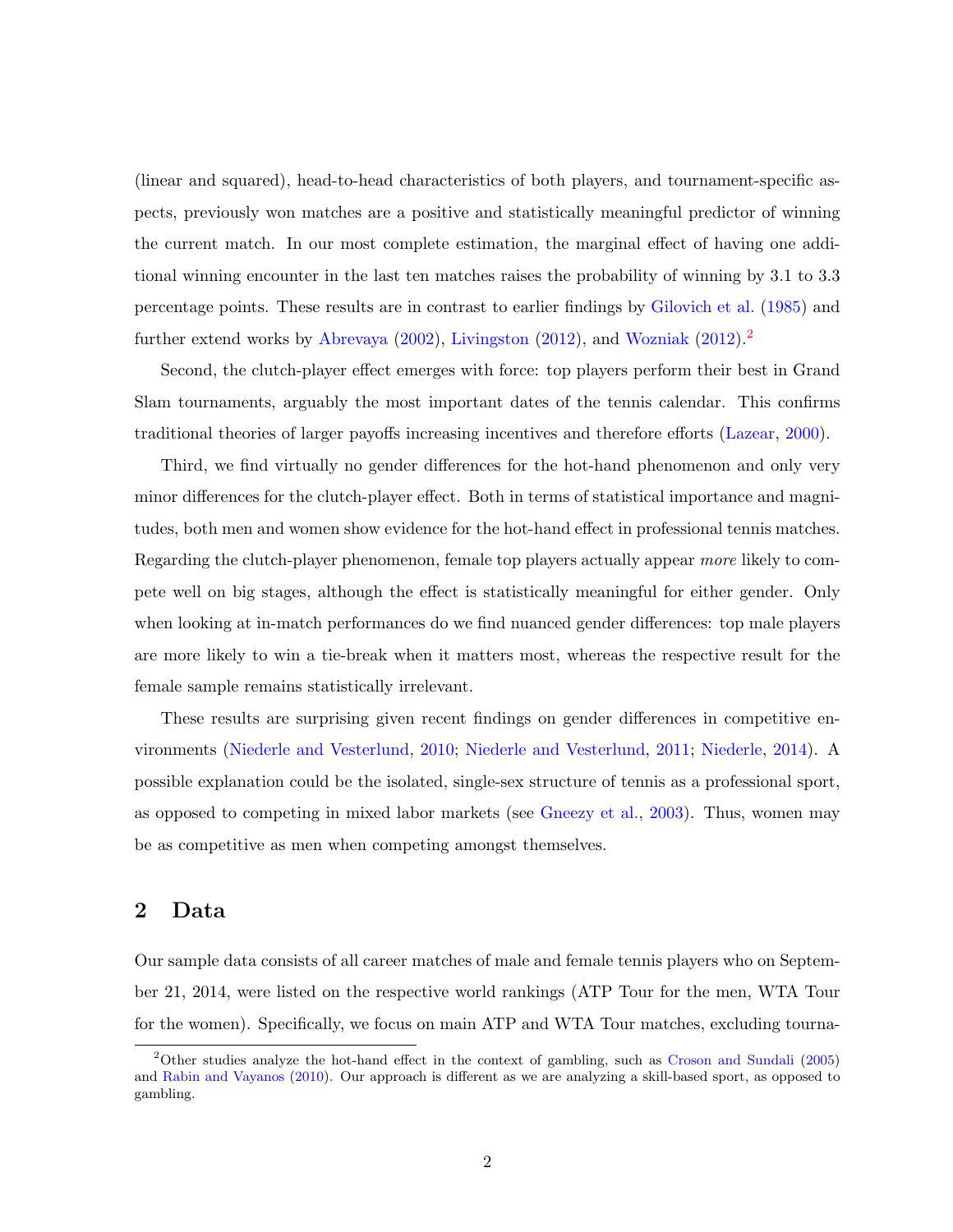ments on the minor Challengers and Futures Tours for lack of detailed data. On the ATP Tour this produces a total of 57,133 matches by 424 players, whereas the WTA sample includes 50,433 encounters and 429 players.<sup>[3](#page-5-0)</sup> In order to test for the hot-hand phenomenon and allow for the creation of variables capturing previous performance, we only use observations (i.e., matches) where the respective player has at least played ten previous matches on the respective Tour (ATP or WTA).

In addition to the large and comprehensive size of our sample a major advantage can be found in the rich set of control variables that the professional tennis organizations are offering for every match. In this context, [Livingston](#page-29-6) [\(2012\)](#page-29-6) points out that the hot-hand effect may have been masked by a lack of relevant control variables in previous studies. Our data includes rankings of both participating players, head-to-head histories, tournament specifics (tournament type, round, surface), and nationalities. Table [1](#page-6-0) displays our summary statistics, comparing each variable between the male and female Tours. It is interesting to see that, besides the number of matches won and losing streaks, all variables show substantial differences across the male and female Tours. This further highlights the importance of incorporating meaningful control variables when estimating behavior in competitive environments, such as the hot-hand or the clutch-player effects.

Notice that 53 to 54 percent of all matches were won by the reference player, indicating that a number of players who lost matches are not playing professional tennis tournaments anymore. In general, if both participating players of a match are ranked at the time of data collection the match enters our sample twice: once from the respective player's perspective and once from the opponent's perspective (similar to the data structure in [Duggan and Levitt,](#page-28-9) [2002\)](#page-28-9). In terms of our main variables of interest, women have won more of their previous ten matches and enjoy longer winning streaks on average. Further, on the WTA Tour players are more likely to have faced each other before (16 percent of matches are first-time encounters), suggesting a smaller turnaround of players over time. Further, the average female player is substantially younger

<span id="page-5-0"></span><sup>&</sup>lt;sup>3</sup>The earliest match in our male sample took place in March 1997, whereas the first match of the female sample dates back to May 1989. The reason for such an early match in the female sample can be traced back to Kimiko Date-Krumm (from Japan, born 1970), who returned to professional tennis at the age of 37 in April 2008 and is still playing today at the age of 43. The last match in both samples comes from the week before our data collection (September 21, 2014). All data are derived from the ATP and WTA websites (<http://www.atpworldtour.com/> and <http://www.wtatennis.com/>).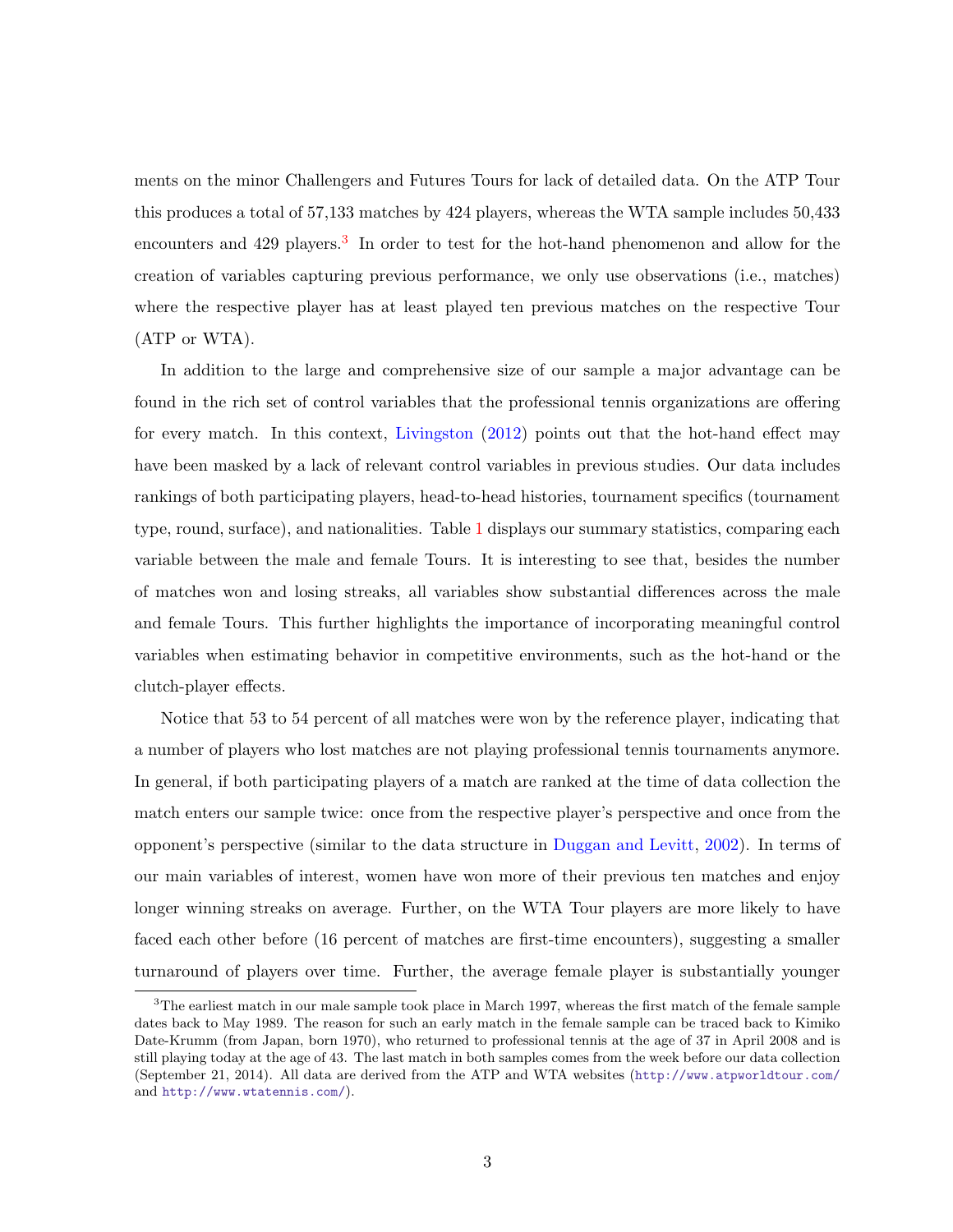<span id="page-6-0"></span>

| Variable                         | Mean ATP<br>(Std. Dev.) | Mean WTA<br>(Std. Dev.) | T-test ATP=WTA<br>$(p-value)$ |
|----------------------------------|-------------------------|-------------------------|-------------------------------|
| Winning match                    | 0.53<br>(0.50)          | $0.54\,$<br>(0.50)      | 0.23                          |
| $\#$ of wins in last 10 matches  | 5.35<br>(1.78)          | 5.43<br>(1.79)          | $0.00***$                     |
| Ranking                          | 94.03<br>(99.54)        | 95.67<br>(87.80)        | $0.00***$                     |
| Opponent's ranking               | 126.04<br>(184.92)      | 115.42<br>(132.45)      | $0.00***$                     |
| Never faced opponent before      | 0.18<br>(0.38)          | $0.16\,$<br>(0.36)      | $0.00***$                     |
| Never beaten opponent            | 0.46<br>(0.50)          | 0.56<br>(0.50)          | $0.00***$                     |
| From same country                | 0.07<br>(0.26)          | 0.06<br>(0.23)          | $0.00***$                     |
| Grand Slam                       | 0.22<br>(0.42)          | 0.21<br>(0.41)          | $0.00***$                     |
| $#$ of wins in last 5 matches    | 2.68<br>(1.13)          | 2.71<br>(1.14)          | $0.00***$                     |
| Winning streak (max. 10 matches) | $1.15\,$<br>(1.68)      | 1.17<br>(1.65)          | $0.07*$                       |
| Losing streak (max. 10 matches)  | 0.87<br>(1.35)          | 0.86<br>(1.35)          | 0.18                          |
| Age in years                     | 25.5<br>(3.45)          | 21.98<br>(4.36)         | $0.00***$                     |
| Experience on Tour in years      | 6.02<br>(3.15)          | $7.05\,$<br>(3.81)      | $0.00***$                     |
| Observations                     | 57,133                  | 50,433                  |                               |

Table 1: Summary statistics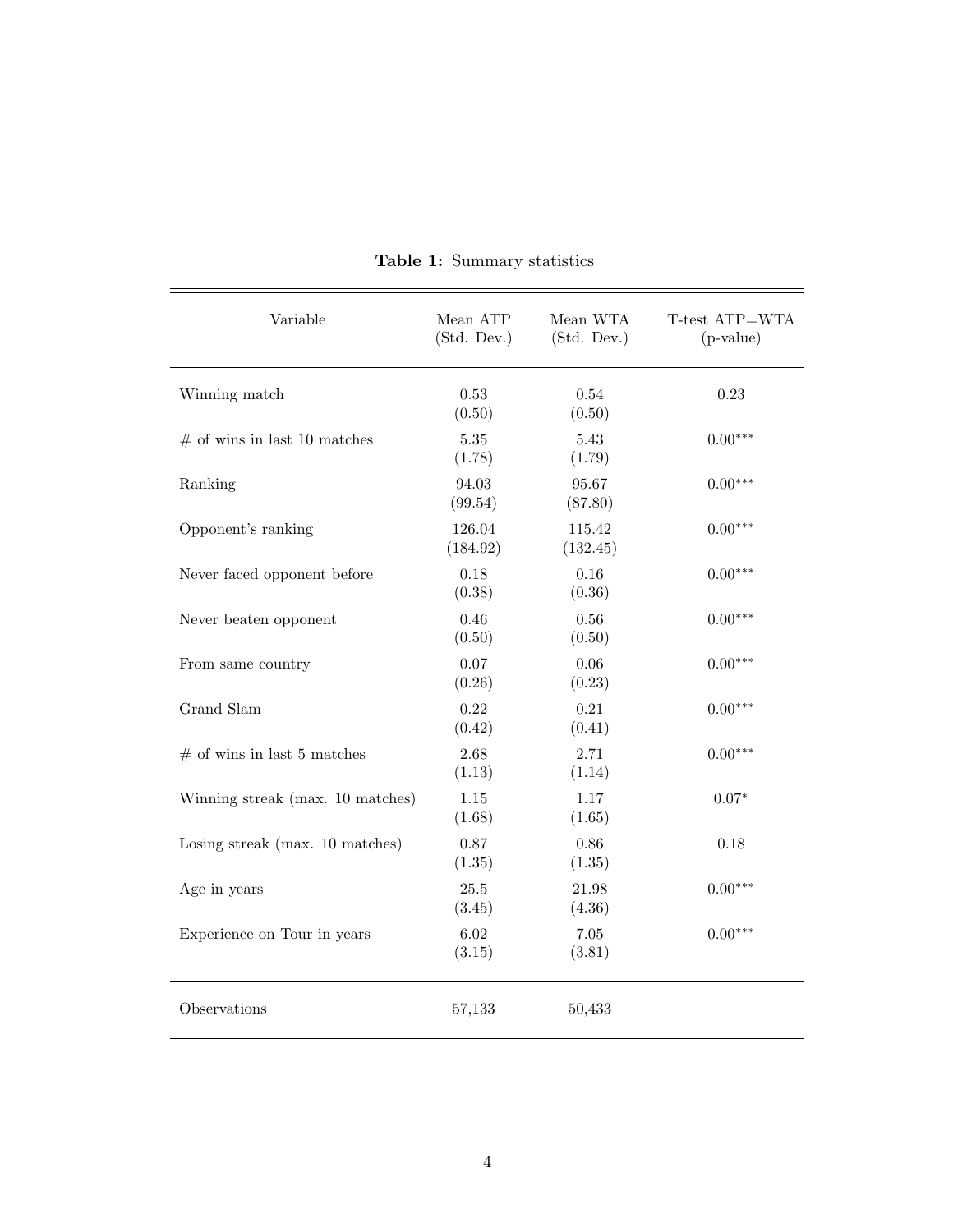than the average male player, although the reverse is true when considering experience (time since first professional match in years). This highlights the fact that girls enter the professional tennis arena much earlier than boys [\(Guillaume et al.,](#page-29-11) [2011\)](#page-29-11).

#### 3 Methodology

Given the data described in Table [1,](#page-6-0) we test professional tennis matches for two main phenomena that have drawn attention in the associated labor and sports literatures: the hot-hand and the clutch-player effects. The former effect states that when an athlete is "hot" (cold), meaning that she has performed well (badly) in immediately preceding competitions, her likelihood of performing well increases (decreases). Some research has found affirmative [\(Abrevaya,](#page-28-7) [2002,](#page-28-7) for bowling; [Livingston,](#page-29-6) [2012,](#page-29-6) for golf; [Wozniak,](#page-29-5) [2012,](#page-29-5) for tennis) and others contradictive evidence for the hot-hand effect [\(Gilovich et al.,](#page-28-6) [1985,](#page-28-6) for basketball; [Bar-Eli et al.,](#page-28-10) [2006,](#page-28-10) in general). The latter argument focuses on the size of the payoff at stake, putting workers under increased pressure [\(Dohmen,](#page-28-11) [2008;](#page-28-11) [Ariely et al.,](#page-28-12) [2009\)](#page-28-12). Previous literature has suggested and presented evidence for two contradicting hypotheses in this context. For once, very large payoffs can lead to mistakes [\(Ariely et al.,](#page-28-12) [2009;](#page-28-12) [Apesteguia and Palacios-Huerta,](#page-28-13) [2010\)](#page-28-13), but may also increase effort levels [\(Lazear,](#page-29-7) [2000\)](#page-29-7).

To test both phenomena, we employ conventional logit regressions, estimating the likelihood of a player winning a tennis match. For the hot-hand effect, we construct several versions of the main independent variable. First, we incorporate a variable measuring the number of wins in the last ten matches of the respective player. If the derived coefficient then takes on a positive and statistically meaningful value, this would provide evidence for the existence of the hot-hand effect. Notice that in every tennis tournament only one player eventually remains unbeaten, whereas all other players (31 in a draw of 32; 63 in a draw of 64) suffer a loss. Thus, using the number of wins in the past ten matches provides a more lenient definition of the hot-hand phenomenon. Nevertheless, section [4.2](#page-12-0) provides results from incorporating pure, uninterrupted winning and losing streaks. In addition, we control for other factors that are likely to affect the probability of a victorious outcome, namely the current ranking (linear and squared), the opponent's ranking, head-to-head information (whether both players played against each other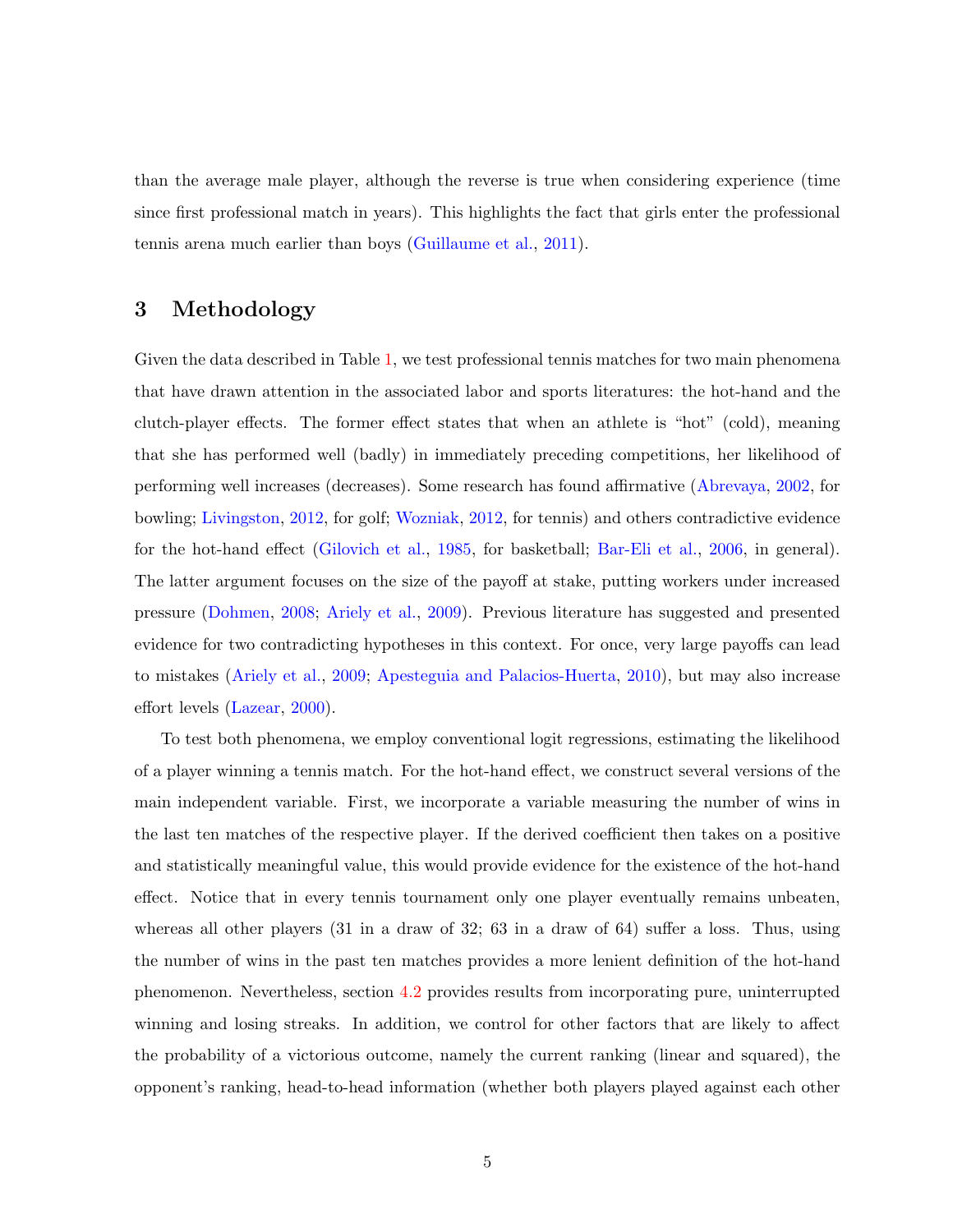before, whether the opponent was beaten at least once before, whether both players originate from the same country), and match specifics (fixed effects for tournament category, round, and surface).<sup>[4](#page-8-0)</sup>

Our strategy for testing the clutch-player effect then builds on this framework by incorporating an interaction term between a player's ranking and the importance of the respective match. Clearly, the four Grand Slam tournaments stand out on both the ATP and the WTA Tours: the Australian Open, French Open, Wimbledon, and the US Open. Both in terms of prize money and prestige, these events mark the highlights of the tennis calendar. Table [2](#page-8-1) visualizes the extraordinary importance of the four Grand Slam tournaments, as indicated by prize money. In addition, we then analyze crucial situations within a match, namely whether top players are more likely to prevail in decisive sets and tie-breaks when playing at Grand Slam events.

<span id="page-8-1"></span>Table 2: Total prize money for the ten biggest tournaments in 2014, all in US\$ (exchange rates taken on March 8, 2015).

 $\equiv$ 

| Men's Tour       |             | Women's Tour                |             |
|------------------|-------------|-----------------------------|-------------|
| Tournament       | Prize money | Tournament                  | Prize money |
| US Open          | 19,125,880  | US Open                     | 19,125,880  |
| Wimbledon        | 18,800,000  | Wimbledon                   | 18,800,000  |
| French Open      | 13,551,487  | French Open                 | 13,551,487  |
| Australian Open  | 12,715,725  | Australian Open             | 12,715,725  |
| London (Masters) | 6,500,000   | Singapore (WTA Finals)      | 6,500,000   |
| Indian Wells     | 5,240,015   | Indian Wells                | 5,946,740   |
| Miami            | 4,720,380   | Beijing                     | 5,427,105   |
| Shanghai         | 4,195,895   | Miami                       | 5,427,105   |
| Madrid           | 3,977,233   | Madrid                      | 4,942,700   |
| Cincinnati       | 3,356,715   | Wuhan                       | 2,440,070   |
| Toronto          | 3,146,920   | Qatar, Montreal, Cincinnati | 2,369,000   |

In terms of identifying star players, we take several approaches. First, we incorporate a binary variable for whether a player is ranked in the top four of the rankings. Naturally, the top ranked four players are always seeded in the tournament bracket in a way that does not allow

<span id="page-8-0"></span><sup>4</sup>We include binary indicators for tournament types of ATP, WTA, and Grand Slam tournaments. Round fixed effects include final, semifinal, quarterfinal, round of 16, round of 32, round of 64, round of 128, qualification rounds, and group stages (Masters). Dummies for surface types are carpet, clay, hard, and grass courts.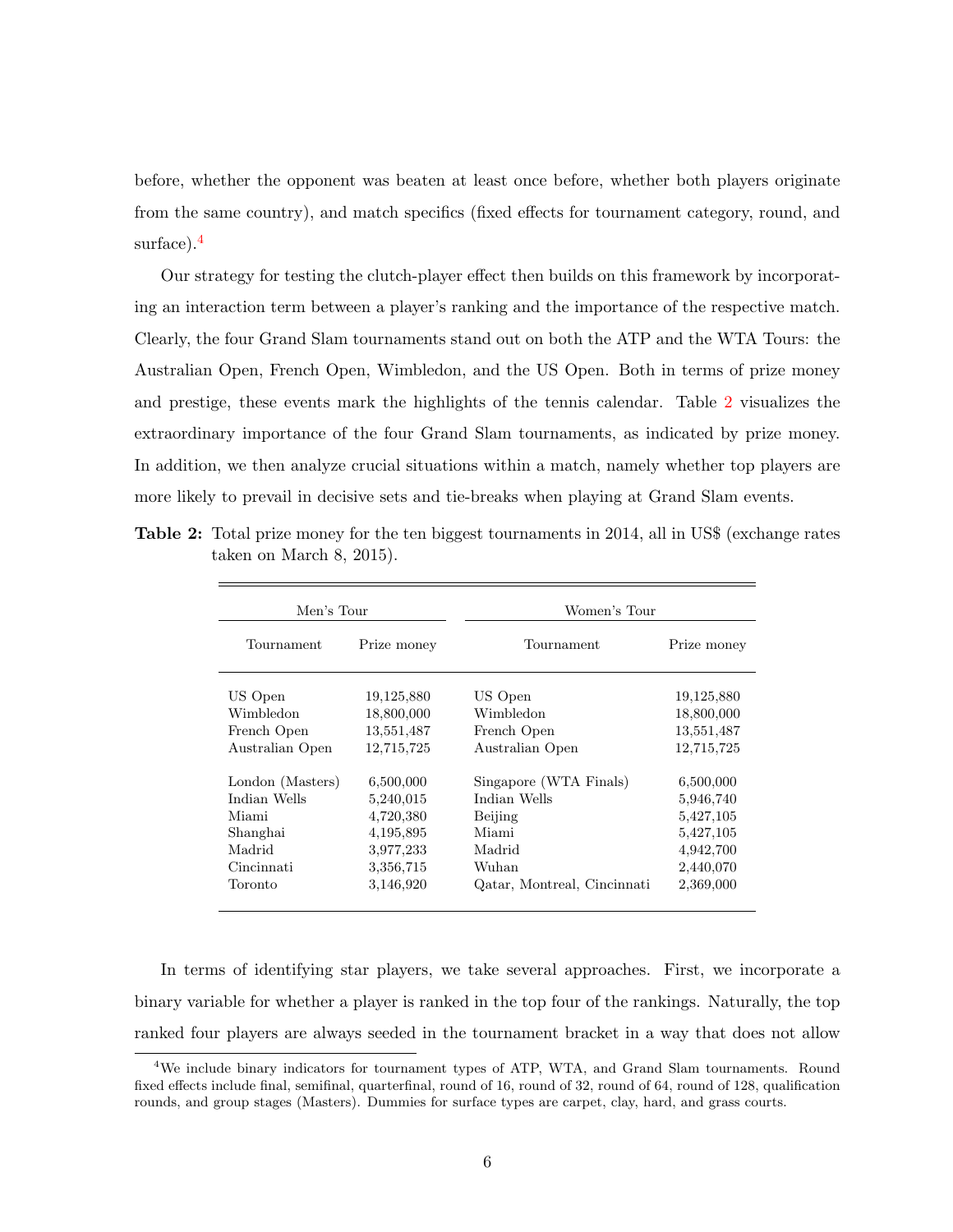them to meet before the semifinal. On the men's Tour this list includes (almost exclusively over the past eight years) Roger Federer, Novak Djokovic, Rafael Nadal, and Andy Murray.<sup>[5](#page-9-0)</sup> In fact, in the ten years from 2004 to 2013 these four players have won 37 of all 40 Grand Slam titles. On the women's side, the list is a bit longer, incorporating overall 1[6](#page-9-1) players.<sup>6</sup>

In order to assess whether top players perform when it matters most, we create an interaction term between players who are ranked in the top four and Grand Slam tournaments. If a clutch-player effect were to exist in professional tennis, we would expect star players to perform exceptionally well in the most important events, Grand Slam tournaments. We then also apply a more continuous measurement of identifying top players by using pure rankings in an interaction term with Grand Slam matches. Here again, we display several robustness check (e.g., using top ten or only well-established players on the tour with at least 50 matches).

#### 4 Empirical Findings for the Hot-Hand Phenomenon

Starting with the evaluation of the hot-hand phenomenon, Tables [3](#page-11-0) to [7](#page-19-0) display our main results from logit regressions. We first present our baseline findings, before moving to several extensions and robustness checks. Finally, Section [4.3](#page-16-0) considers potential heterogeneities along the lines of age and experience. Throughout all tables, we usually display the results from the ATP sample in the first four columns, followed by the WTA sample in columns (5) to (8). All our results are virtually identical when using a probit model.

#### 4.1 Main Results

Table [3](#page-11-0) shows regressions coefficients from estimating the probability to win a match, trying to isolate the effect of recent performances. Specifically, we start with a univariate regression using the number of wins out of the last ten matches as a sole predictor. Notice that for both men and women the coefficient is negative, statistically powerful, and remarkably similar (0.033

<span id="page-9-0"></span><sup>5</sup>The only other players to break into this elusive group throughout our entire sample period (albeit for relatively short periods of time) are Nikolay Davydenko, David Ferrer, Tommy Haas, Lleyton Hewitt, Juan Martin Del Potro, and Stanislas Wawrinka.

<span id="page-9-1"></span><sup>6</sup>These players are Victoria Azarenka, Eugenie Bouchard, Simona Halep, Ana Ivanovic, Jelena Jankovic, Svetlana Kuznetsova, Petra Kvitova, Na Li, Nadia Petrova, Agniezska Radwanska, Francesca Schiavone, Maria Sharapova, Serena and Venus Williams, Caroline Wozniacki, and Vera Zvonareva.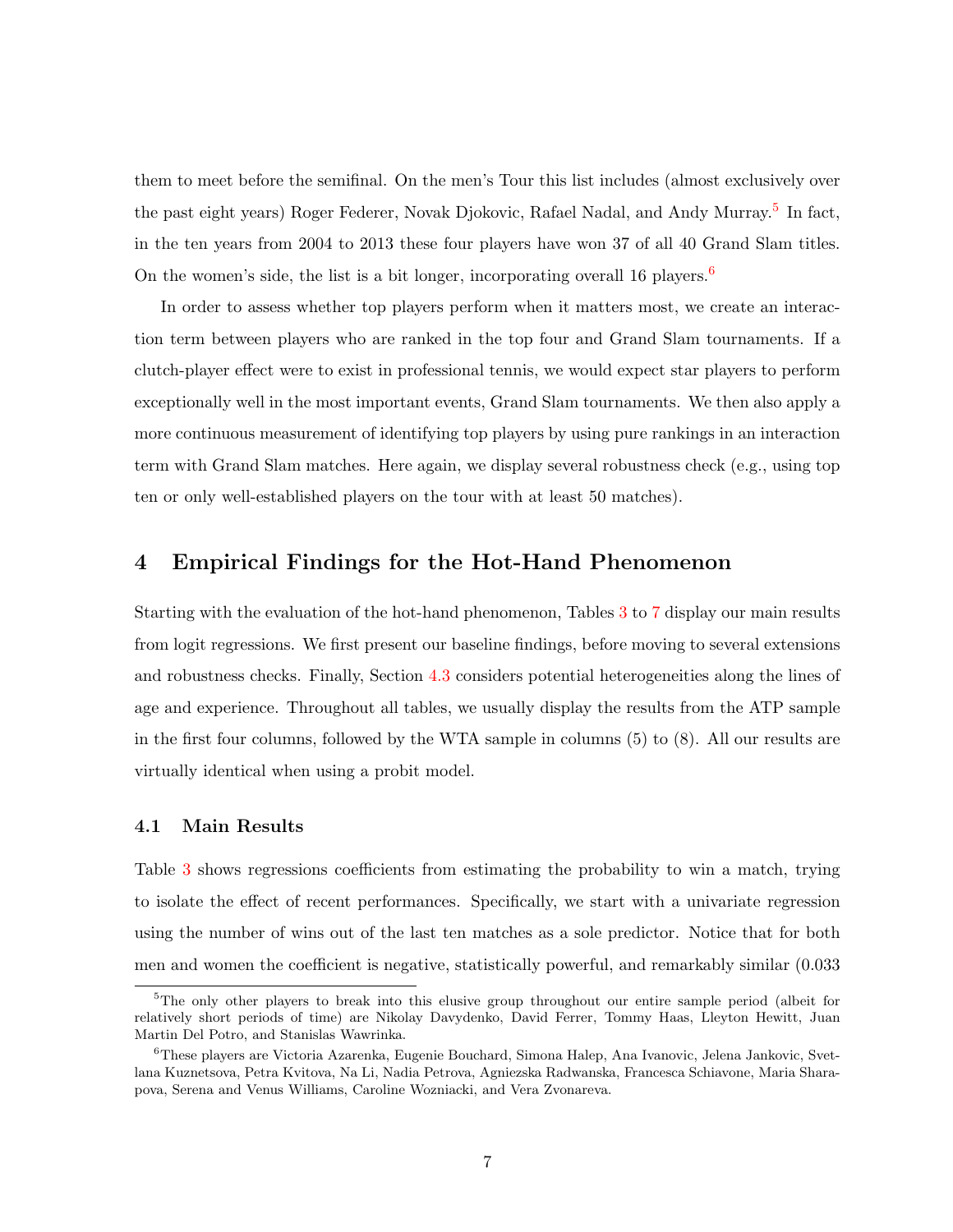to 0.034). Taken literally, every win in the last ten matches is suggested to raise the chances of winning the current match by 3.3 to 3.4 percentage points. In the extreme case of having won all previous ten matches, this effect can become sizeable and increase one's likelihood of prevailing victoriously by 33 to 34 percentage points.

However, this univariate regression does not acknowledge the importance of other factors that can be crucial in predicting a winner. Most notably, current rankings of both players are probably the most obvious indicators and columns (2) and (6) add these factors to the model. Notice that we divide all rankings by 100 to facilitate readability of the derived coefficients. As expected, both a better ranking (a lower number) and a worse ranking of the opponent (a higher number) raise the chances of winning. Notice also that rankings seem to matter slightly more on the female Tour, as magnitudes are usually about 30 percentage points higher in columns (6) through (8). Throughout all our estimations, this finding remains remarkably consistent, both in terms of statistical relevance and magnitude. Regarding our variable of interest, the coefficient on the number of past wins drops to 0.28 to 0.29, but comfortably retains its statistical importance. In additional estimations (available upon request) we also incorporated the average ranking of past opponents, but the hot-hand effect persists and does not seem to be driven by whom one has beaten previously.

The final two columns of the male and female sample then include head-to-head characteristics, a dummy for Grand Slam tournaments, but also fixed effects for the specific playing surfaces (carpet, clay, hard court, and grass) and rounds (final, semifinal, etc.). It is interesting to see that not having faced an opponent before lowers the odds of winning and so does the fact of playing at a Grand Slam tournament. The reason for the latter finding can likely be found in the strong field of participants at Grand Slams, where the cutoff for participation is usually around  $\#104$  in a field of 128 players.<sup>[7](#page-10-0)</sup> Thus, very few low ranked players participate, making it more difficult to advance.

In general, the estimated coefficients conform to our initial intuition and we find a robust relationship between the number of wins in the recent past and the odds of winning the current encounter. Not only is the effect strong in statistical terms, but also remains sizeable when adding the mentioned list of control variables. In fact, the coefficient only decreases marginally

<span id="page-10-0"></span><sup>7</sup>The remaining spots are allocated through a qualifying tournament and "Wild Cards."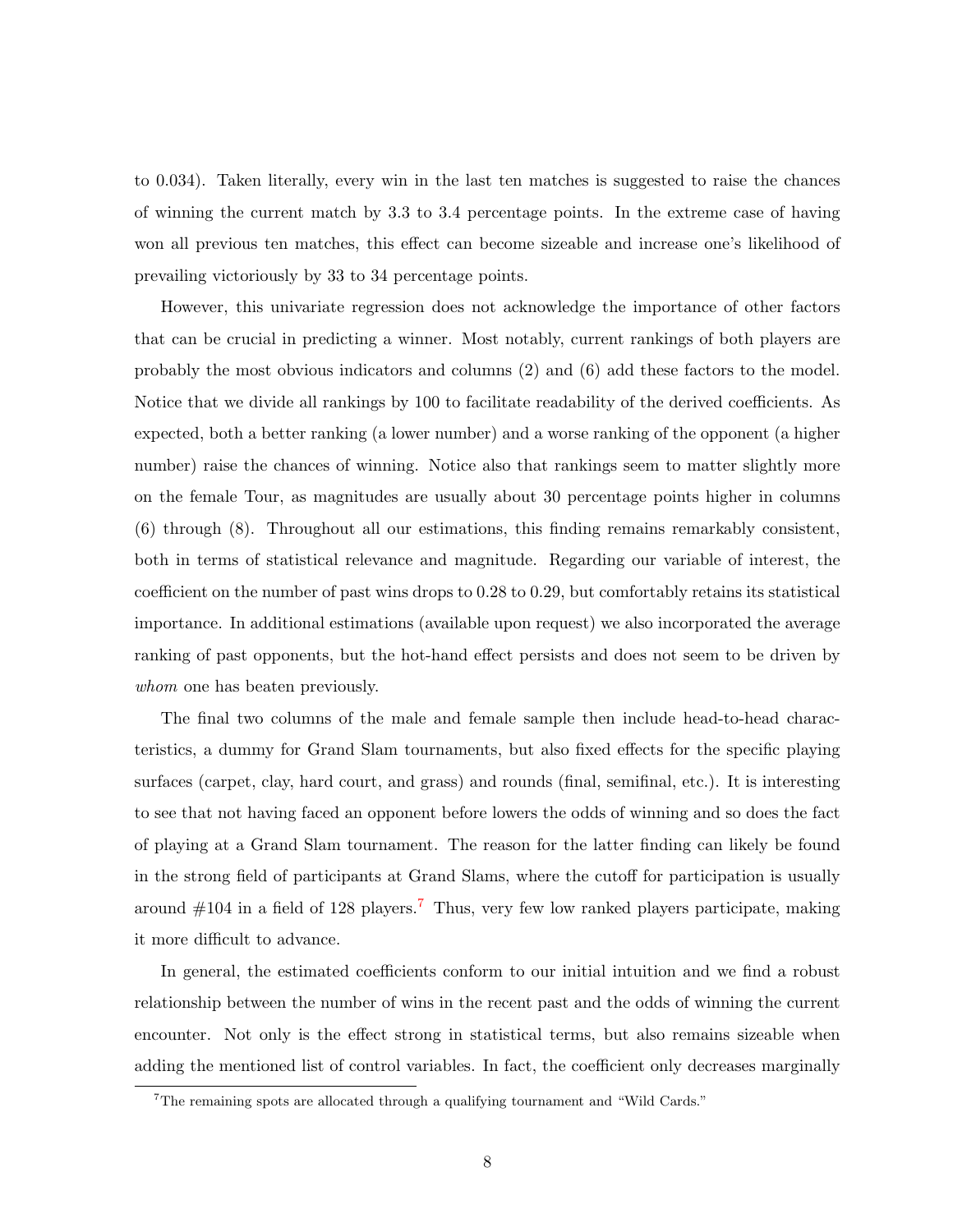|                                      |                                    | Men's Tour                           |                                      |                                      |                                    |                                      | Women's Tour                         |                                      |
|--------------------------------------|------------------------------------|--------------------------------------|--------------------------------------|--------------------------------------|------------------------------------|--------------------------------------|--------------------------------------|--------------------------------------|
|                                      | $\bigoplus$                        | $\odot$                              | $\odot$                              | $\bigoplus$                          | $\widetilde{\Theta}$               | $\odot$                              | $\widetilde{C}$                      | $\circledast$                        |
| last 10 matches<br>$\#$ of wins in   | $0.033***$<br>(0.001)              | $0.028***$<br>(0.001)                | $0.026***$<br>(0.001)                | $0.031***$<br>(0.001)                | $0.034***$<br>(0.001)              | $0.029***$<br>(0.001)                | $0.028***$<br>(0.001)                | $0.033***$<br>(0.001)                |
| Ranking $/100$                       |                                    | $0.156***$<br>(0.005)                | $-0.149***$<br>(0.005)               | $-0.169***$<br>(0.007)               |                                    | $-0.188***$<br>(0.005)               | $0.180***$<br>(0.005)                | $-0.201***$<br>(0.006)               |
| $(\mbox{Ranking}\ /\ 100)^2$         |                                    | $0.011***$<br>(0.001)                | $0.011***$<br>(0.001)                | $0.013***$<br>(0.001)                |                                    | $0.015***$<br>(0.001)                | $0.014***$<br>(0.001)                | $0.017***$<br>(0.001)                |
| $\rm{ranking}$ / $100$<br>Opponent's |                                    | $0.116***$<br>(0.003)                | $0.112***$<br>(0.003)                | $0.101***$<br>(0.003)                |                                    | $0.151***$<br>(0.004)                | $0.146***$<br>(0.004)                | $0.135***$<br>(0.004)                |
| opponent before<br>Never faced       |                                    |                                      | $-0.020***$<br>(0.005)               | $-0.023***$<br>(0.005)               |                                    |                                      | $-0.027***$<br>(0.005)               | $-0.031***$<br>(0.005)               |
| Never beaten<br>opponent             |                                    |                                      | $-0.095***$<br>(0.006)               | $-0.094***$<br>(0.006)               |                                    |                                      | $-0.101***$<br>(0.007)               | $-0.101***$<br>(0.007)               |
| From same<br>country                 |                                    |                                      | (0.008)<br>$-0.002$                  | (0.002)                              |                                    |                                      | (0.009)<br>$-0.002$                  | (0.003)                              |
| Grand Slam                           |                                    |                                      |                                      | $-0.015**$<br>(0.006)                |                                    |                                      |                                      | $-0.019***$<br>(0.007)               |
| Surface and round FE                 |                                    |                                      |                                      | yes                                  |                                    |                                      |                                      | yes                                  |
| Chi-squared<br>Log lik.              | $-39,077.468$<br>793.889<br>57,133 | $-36,676.377$<br>2,661.087<br>57,133 | $-36,536.378$<br>3,071.076<br>57,133 | $-36,435.330$<br>3,430.688<br>57,133 | $-34,435.750$<br>758.111<br>50,433 | $-32,182.762$<br>2,710.280<br>50,433 | $-32,063.863$<br>3,021.318<br>50,433 | $-31,977.145$<br>3,340.010<br>50,432 |

<span id="page-11-0"></span>Table 3: Results from logit regressions, using wins in last 10 matches to estimate win. Columns  $(1) - (4)$  consider data from **Table 3:** Results from logit regressions, using wins in last 10 matches to estimate win. Columns  $(1) - (4)$  consider data from  $(1) - (4)$  consider data from the Men's Tour (ATP), whereas  $(5) - (8)$  evaluate data from the Women's Tour (WTA). Displaying marginal effects. the Men's Tour (ATP), whereas (5) – (8) evaluate data from the Women's Tour (WTA). Displaying marginal effects.

Standard errors in parentheses.  $*$   $p < 0.10$ ,  $*$   $*$   $p < 0.05$ ,  $**$   $p < 0.01$ 

Standard errors in parentheses. \* $p<0.10,$  \*\* $p<0.05,$  \*\*\* $p<0.01$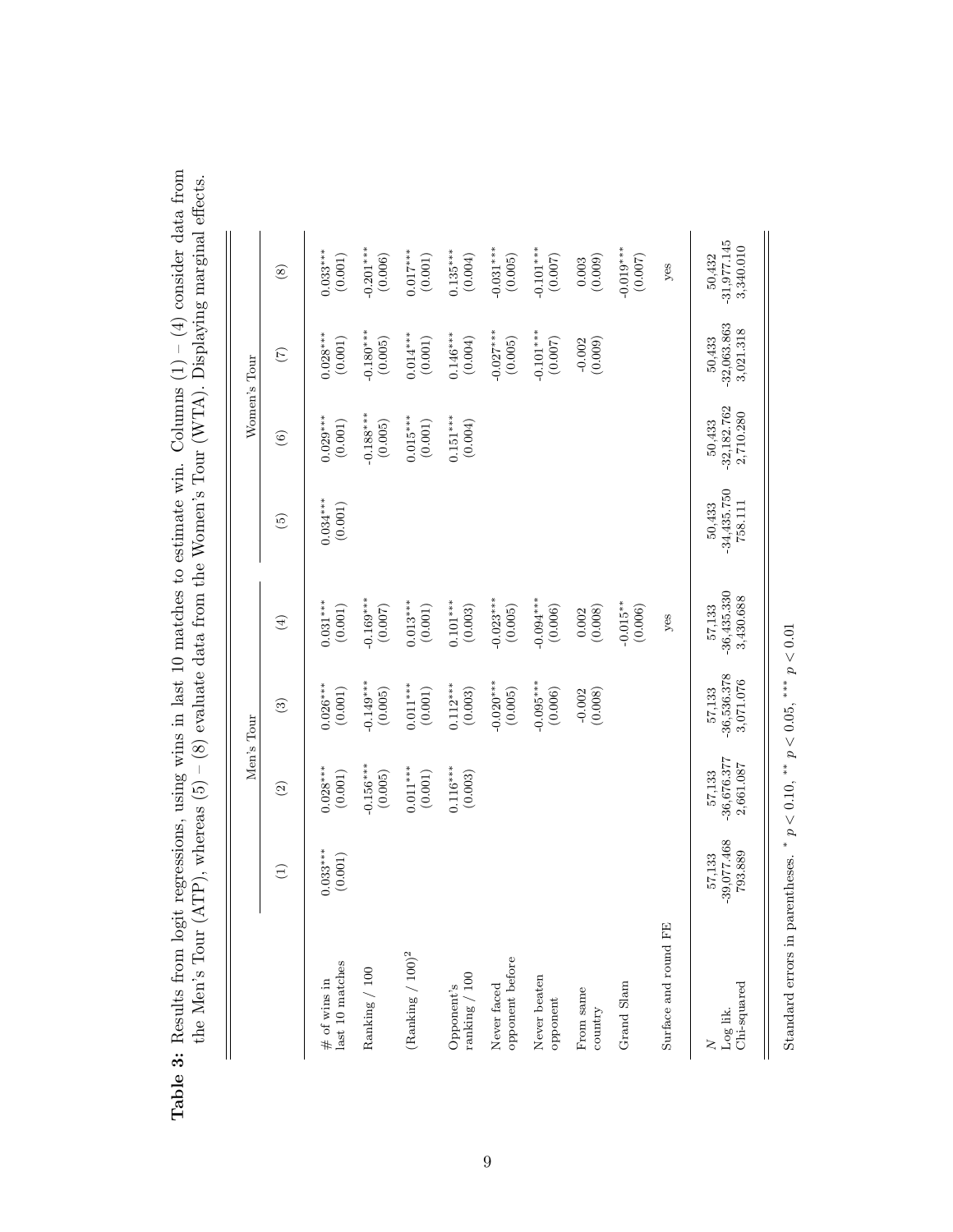from 0.033 to 0.031 for the males and from 0.034 to 0.033 for the females. Thus, every recent victory bolsters the odds of winning the current match by 3.1 to 3.3 percentage points. Figure [1](#page-12-1) visualizes these findings in a simple graph.

<span id="page-12-1"></span>

Figure 1: Marginal effect of wins in last 10 matches on chances of winning a match (all other covariates taken at their mean).

A remarkable conclusion relates to the fact that we find virtually no gender differences for the hot-hand effect in tennis, supplementing [Livingston](#page-29-6) [\(2012\)](#page-29-6) who studies professional golf tours. This finding is even more surprising given the substantial differences between the ATP and WTA matches in basic summary statistics (see Table [1\)](#page-6-0). The following sections will now discuss results from further testing this hypothesis.

#### <span id="page-12-0"></span>4.2 Robustness Checks and Extensions

Table [4](#page-13-0) displays several alternative specifications of our baseline findings (final columns of Table [3\)](#page-11-0), once again dedicating columns (1) through (4) to the male sample and (5) through (8) to the WTA data. Columns (1) and (5) now use more recent performance as a measurement for having a hot hand by just considering the last five Tour matches. Notice that the previous results are confirmed and magnitudes even increase by about one third towards 0.04 (men) and 0.045 (women). Thus, the last ten matches matter, but the most recent 5 encounters matter even more. Once again, logit regressions from using ATP and WTA data return the same level of statistical significance and remarkably similar magnitudes.

The remaining regressions displayed return to using performance of the previous ten matches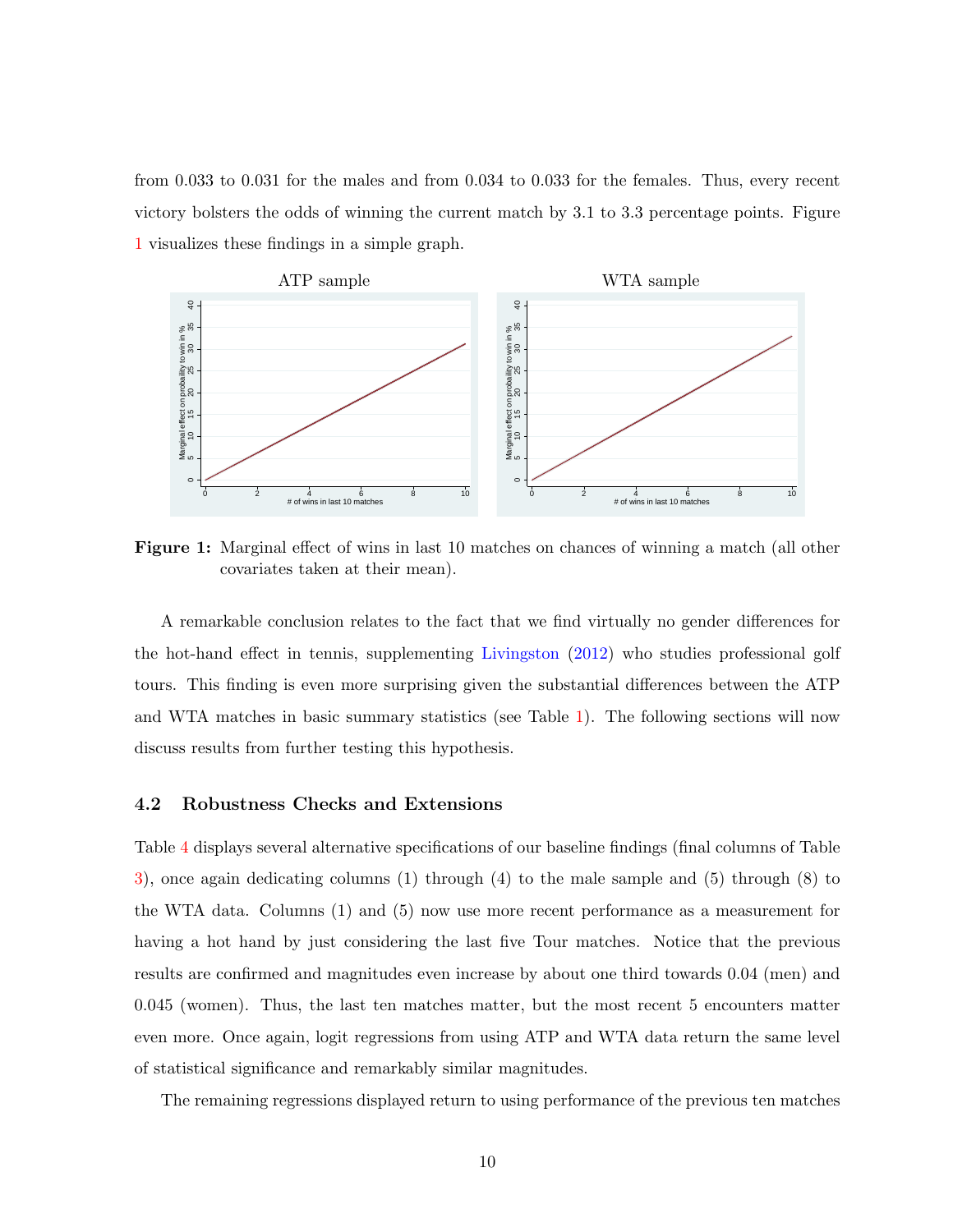<span id="page-13-0"></span>

| extensions. Results from logit regressions, where columns $(1) - (4)$ consider data from the Men's<br>$\text{ms}$ (5) – (8) evaluate data from the Women's Tour (WTA). Displaying marginal effects.<br>$\text{Tour}(\text{ATP})$ and colum<br>Table 4: Robustness checks and |
|------------------------------------------------------------------------------------------------------------------------------------------------------------------------------------------------------------------------------------------------------------------------------|
|------------------------------------------------------------------------------------------------------------------------------------------------------------------------------------------------------------------------------------------------------------------------------|

|                                                                     |                                    | Men's Tour                           |                                       |                                     |                                           |                                      | Women's Tour               |                                      |
|---------------------------------------------------------------------|------------------------------------|--------------------------------------|---------------------------------------|-------------------------------------|-------------------------------------------|--------------------------------------|----------------------------|--------------------------------------|
|                                                                     | $\widehat{\Xi}$                    | $(2)^b$                              | $(3)^c$                               | $^{4(4)}$                           | $\widehat{5}$                             | $(6)^b$                              | $(7)^c$                    | $\varphi(8)$                         |
| last 5 matches<br>$#$ of wins in                                    | $0.040***$<br>(0.002)              |                                      |                                       |                                     | $0.045***$<br>(0.002)                     |                                      |                            |                                      |
| last 10 matches<br>$\#$ of wins in                                  |                                    | $0.031***$<br>(0.001)                | $0.030***$<br>(0.006)                 | $0.024***$<br>(0.007)               |                                           | $0.033***$<br>(0.001)                | $0.035***$                 | $0.045***$<br>(0.008)                |
| Rankings, H-2-H & Grand Slam,<br>surface, and round FE <sup>a</sup> | yes                                | yes                                  | yes                                   | yes                                 | yes                                       | yes                                  | yes                        | yes                                  |
| $Chi$ -squared<br>Log lik.                                          | 57,133<br>-36,533.350<br>3,182.039 | $54,475$<br>-34,711.469<br>3,162.099 | $\frac{3,298}{-1,421.815}$<br>213.845 | $\frac{2,274}{-903.677}$<br>153.033 | $\frac{50,432}{-32,037.913}$<br>3,186.674 | $48,245$<br>-30,594.593<br>3,045.641 | $-1,284.100$<br>$-222.147$ | $\frac{1,522}{702.865}$<br>$116.609$ |

Standard errors in parentheses.  $* p < 0.10$ ,  $** p < 0.05$ ,  $*** p < 0.01$ 

aIncludes ranking variables (ranking, ranking squared, opponent's ranking), H-2-H characteristics (whether faced opponent before, whether beaten opponent before, from same country), Grand Slam,

surface, and round fixed effects.

Standard errors in parentheses. \*  $p < 0.10$ , \*\*  $p < 0.05$ , \*\*\*  $p < 0.01$ <br><sup>a</sup>Includes ranking variables (ranking, ranking squared, opponent's ranking), H-2-H characteristics<br>(whether faced opponent before, whether beaten o  $b_{\text{Columns}}(2)$  and (6) only incorporate players who have at least played 50 matches on the respective Tour (ATP or WTA) already.

cColumns (3) and (7) only incorporate players who are ranked 50 or better at the time of the match.

<sup>d</sup>Columns (4) and (8) only incorporate players who are ranked 30 or better at the time of the match.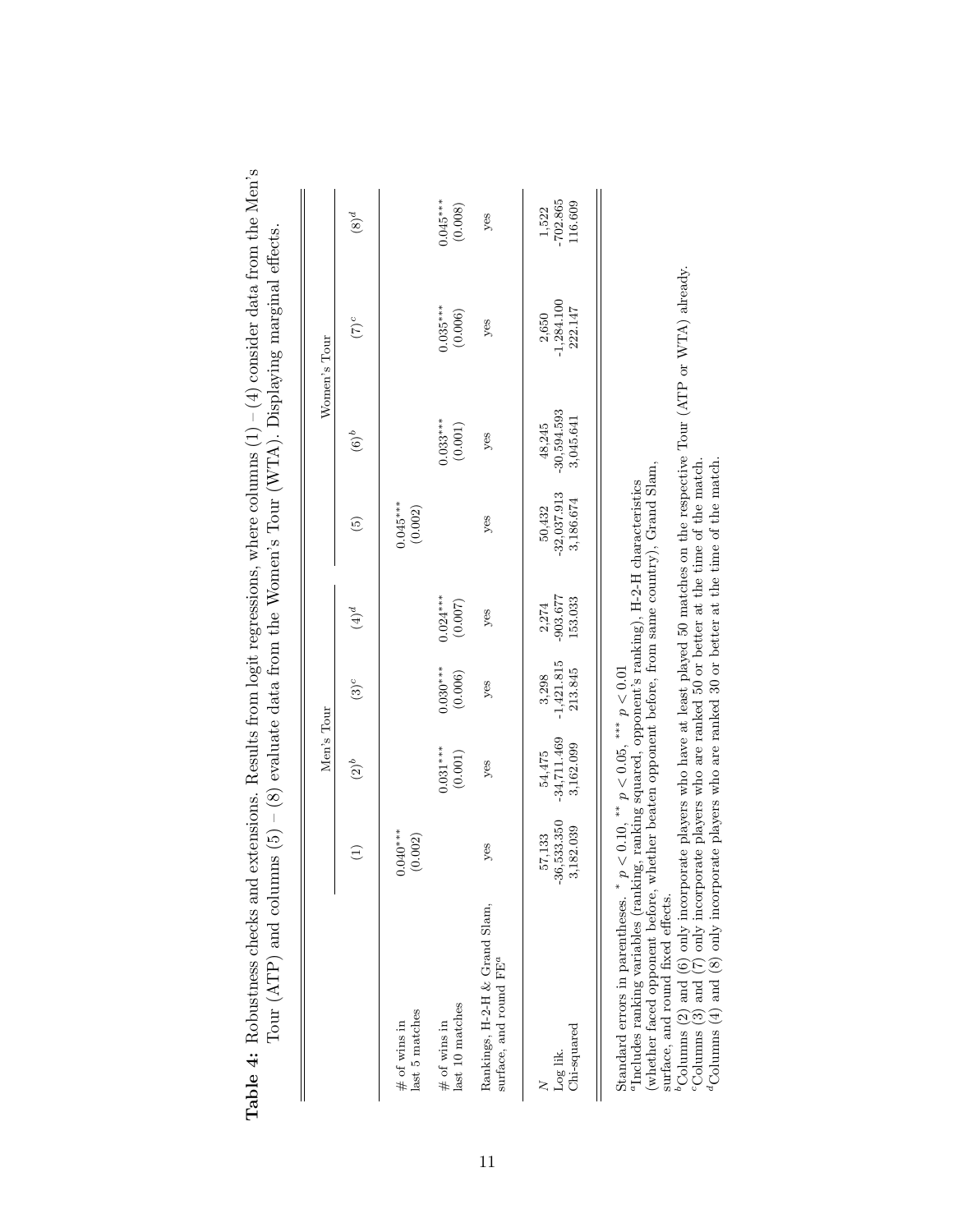as an indicator for whether a player is currently hot. Specifically, we consider three distinct subsamples that are intended to address potential heterogeneities within our original data. For instance, if players have recently entered the professional tour, then current rankings could be misleading.[8](#page-14-0) Thus, we repeat our baseline estimation, but only use observations where the respective player has at least competed in 50 Tour matches. Further, columns (3) and (7) display results from only using established players ranked 50 or better, whereas columns (4) and (8) further derive subsamples of players ranked 30 or better. Both of these subsets serve the purpose of making our sample more homogeneous, ensuring that outliers in terms of ranking are not driving our results. However, looking at the derived results throughout Table [4](#page-13-0) confirms our initial finding of a sizeable and persistent hot-hand effect, both for male and female tennis professionals.

Beyond using the number of wins in the past ten encounters, Table [5](#page-15-0) moves to a more restrictive definition of the hot-hand (cold-hand) phenomenon: a pure winning (losing) streak of the number of consecutively won (lost) matches. The first two columns, respectively, consider a winning streak of maximum ten matches, whereas the remaining columns incorporate losing streaks.<sup>[9](#page-14-1)</sup> Starting with winning streaks, we once again find strong evidence for the hot-hand hypothesis, especially when adding the usual control variables. As before, the derived coefficient from using the male and female data are virtually identical, suggesting that every additional win in a streak increases the chances to win again by 1.7 percentage points.

Moving to losing streaks, a measurement for the cold-hand phenomenon, we also find strong evidence. Interestingly, the estimates remain close in magnitude to the ones derived for winning streaks, indicating that winning streaks are rewarded in a similar way as losing streaks are punished. In terms of potential gender differences, losing streaks seem to be punished more on the WTA Tour, where each loss decreases the chances of winning by 2.0 percentage points – slightly more than the 1.6 percentage points on the ATP Tour.

Overall, however, our robustness checks and extensions confirm our initial finding of a remarkably similar hot-hand effect for males and females in labor markets that are by design

<span id="page-14-0"></span><sup>&</sup>lt;sup>8</sup>As a famous example, John McEnroe, when emerging on the Tour, was asked how he feels about beating all these better ranked opponents. His response was that he is the best player in the world, but his ranking hasn't caught up with him yet.

<span id="page-14-1"></span><sup>9</sup>Given our basic sample restriction of only using observations where the respective player has at least played ten Tour matches previously, we limit streaks to ten.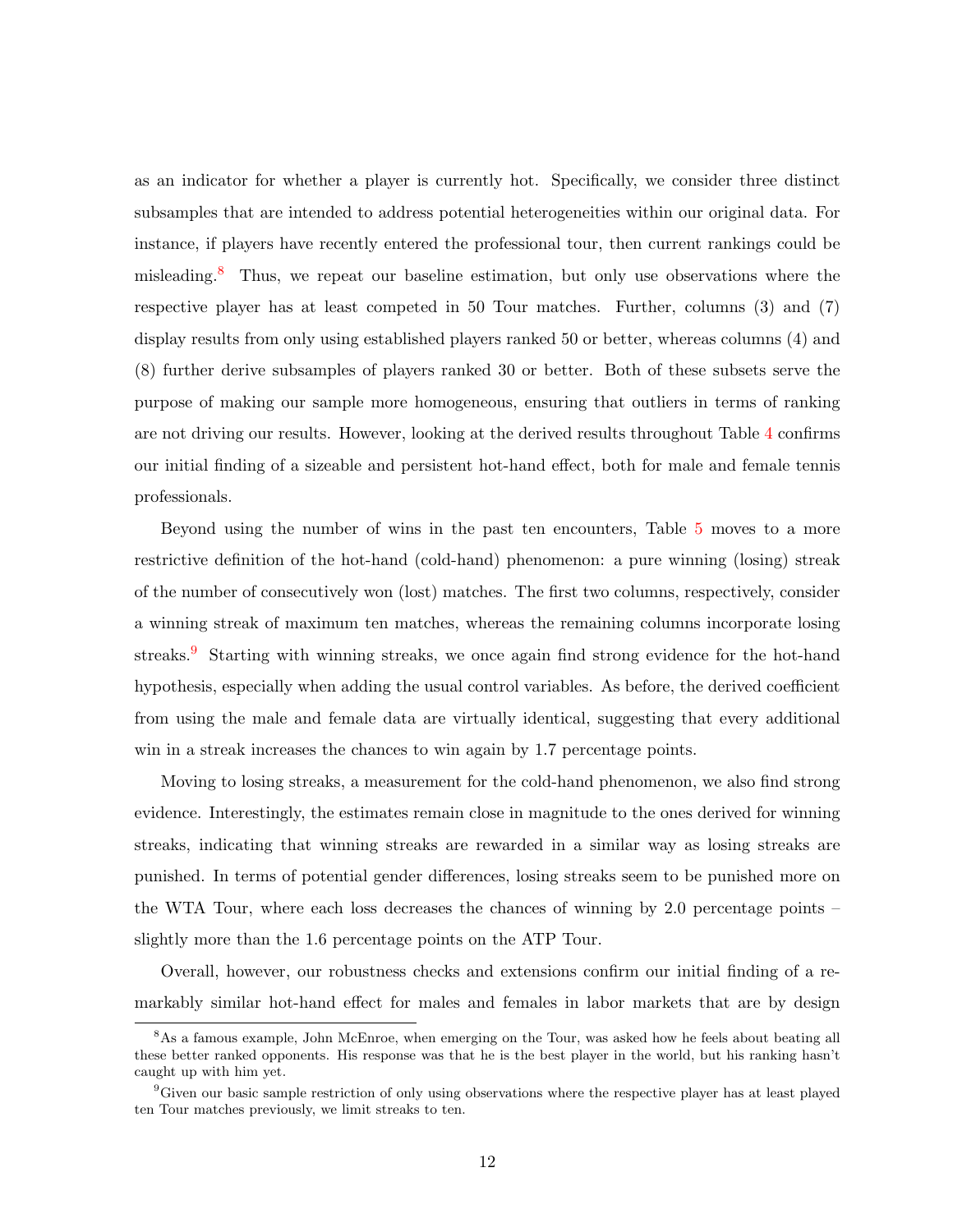|                                                                              |                                                     | Men's Tour                           |                                  |                                                                                                                                                                                                                                                                                                                     |                                  | Women's Tour                         |                                   |                                      |
|------------------------------------------------------------------------------|-----------------------------------------------------|--------------------------------------|----------------------------------|---------------------------------------------------------------------------------------------------------------------------------------------------------------------------------------------------------------------------------------------------------------------------------------------------------------------|----------------------------------|--------------------------------------|-----------------------------------|--------------------------------------|
|                                                                              | $\left( \begin{matrix} 1 \end{matrix} \right)$      | $\widehat{\mathfrak{D}}$             | $\widehat{\mathbf{e}}$           | $\left( 4\right)$                                                                                                                                                                                                                                                                                                   | $\widetilde{5}$                  | $\odot$                              | $\widetilde{C}$                   | $\circledast$                        |
| Winning streak (max. 10 matches)                                             | $0.002**$<br>(0.001)                                | $0.017***$<br>(0.001)                |                                  |                                                                                                                                                                                                                                                                                                                     | (0.000)                          | $0.017***$<br>$\left(0.002\right)$   |                                   |                                      |
| Losing streak (max. 10 matches)                                              |                                                     |                                      | $-0.004***$<br>(0.002)           | $-0.016***$<br>(0.002)                                                                                                                                                                                                                                                                                              |                                  |                                      | $-0.010***$<br>(0.002)            | $-0.020***$<br>(0.002)               |
| Rankings, H-2-H variables, Grand Slam,<br>surface, and round FE <sup>a</sup> |                                                     | yes                                  |                                  | yes                                                                                                                                                                                                                                                                                                                 |                                  | yes                                  |                                   | $y$ es                               |
| Log lik.<br>Chi-squared                                                      | $-39,471.718$<br>$4.157$<br>57,133                  | $-36,666.804$<br>2,898.524<br>57,133 | $-39,469.575$<br>8.245<br>57,133 | $-36,678.953$<br>2,853.491<br>57,133                                                                                                                                                                                                                                                                                | $-34,818.285$<br>0.067<br>50,433 | $-32,204.363$<br>2,916.859<br>50,432 | $-34,800.773$<br>35.344<br>50,433 | $-32,195.628$<br>2,942.089<br>50,432 |
| $\sim d$<br>$Standard errors in parentheses.$                                | $< 0.10, \frac{**}{p} < 0.05, \frac{***}{p} < 0.01$ |                                      |                                  | $\frac{1}{2}$ $\frac{1}{2}$ $\frac{1}{2}$ $\frac{1}{2}$ $\frac{1}{2}$ $\frac{1}{2}$ $\frac{1}{2}$ $\frac{1}{2}$ $\frac{1}{2}$ $\frac{1}{2}$ $\frac{1}{2}$ $\frac{1}{2}$ $\frac{1}{2}$ $\frac{1}{2}$ $\frac{1}{2}$ $\frac{1}{2}$ $\frac{1}{2}$ $\frac{1}{2}$ $\frac{1}{2}$ $\frac{1}{2}$ $\frac{1}{2}$ $\frac{1}{2}$ |                                  |                                      |                                   |                                      |

<span id="page-15-0"></span>

| $\frac{1}{2}$<br>i<br>Si<br>$\overline{a}$<br>-<br>-<br>-<br>-<br>$\overline{\phantom{a}}$            | ة<br>أ<br>こくにさくりく<br>I<br>r territor con                                                                                                                                                                               |
|-------------------------------------------------------------------------------------------------------|------------------------------------------------------------------------------------------------------------------------------------------------------------------------------------------------------------------------|
| $\sim (1) - 1.4$<br>َ<br>م<br>adional trubbe<br>こうきょう<br>COLUMN INTERNATIONAL INTERNATIONAL<br>$-2.1$ | (1)<br>. The set of $\mathcal{A}$ is $\mathcal{A}$ is a set of $\mathcal{A}$<br>- 15<br>- 15<br>- 1<br>l<br>Ī<br>$\sim$<br>;<br>;<br> <br> <br> <br>www.nether.com<br>$\frac{1}{2}$<br>$\overline{a}$<br>$\frac{8}{1}$ |
| osing strea.<br>)<br>l<br>)<br>$\overline{1}$<br>i<br>-<br>2<br>2<br>j                                | j<br>Ì<br>$\frac{1}{2}$<br>22 PH 72 PH<br>ĺ<br>l<br> <br> <br>                                                                                                                                                         |

(whether faced opponent before, whether beaten opponent before, from same country), Grand Slam,

surface, and round fixed effects.

<sup>&</sup>lt;sup>*a*</sup>Includes ranking variables (ranking, ranking squared, opponent's ranking),  $H-2-H$  characteristics (whether faced opponent before, whether beaten opponent before, from same country), Grand Slam, surface, and round fix aIncludes ranking variables (ranking, ranking squared, opponent's ranking), H-2-H characteristics Standard errors in parentheses.  $* p < 0.10$ ,  $** p < 0.05$ ,  $** p < 0.01$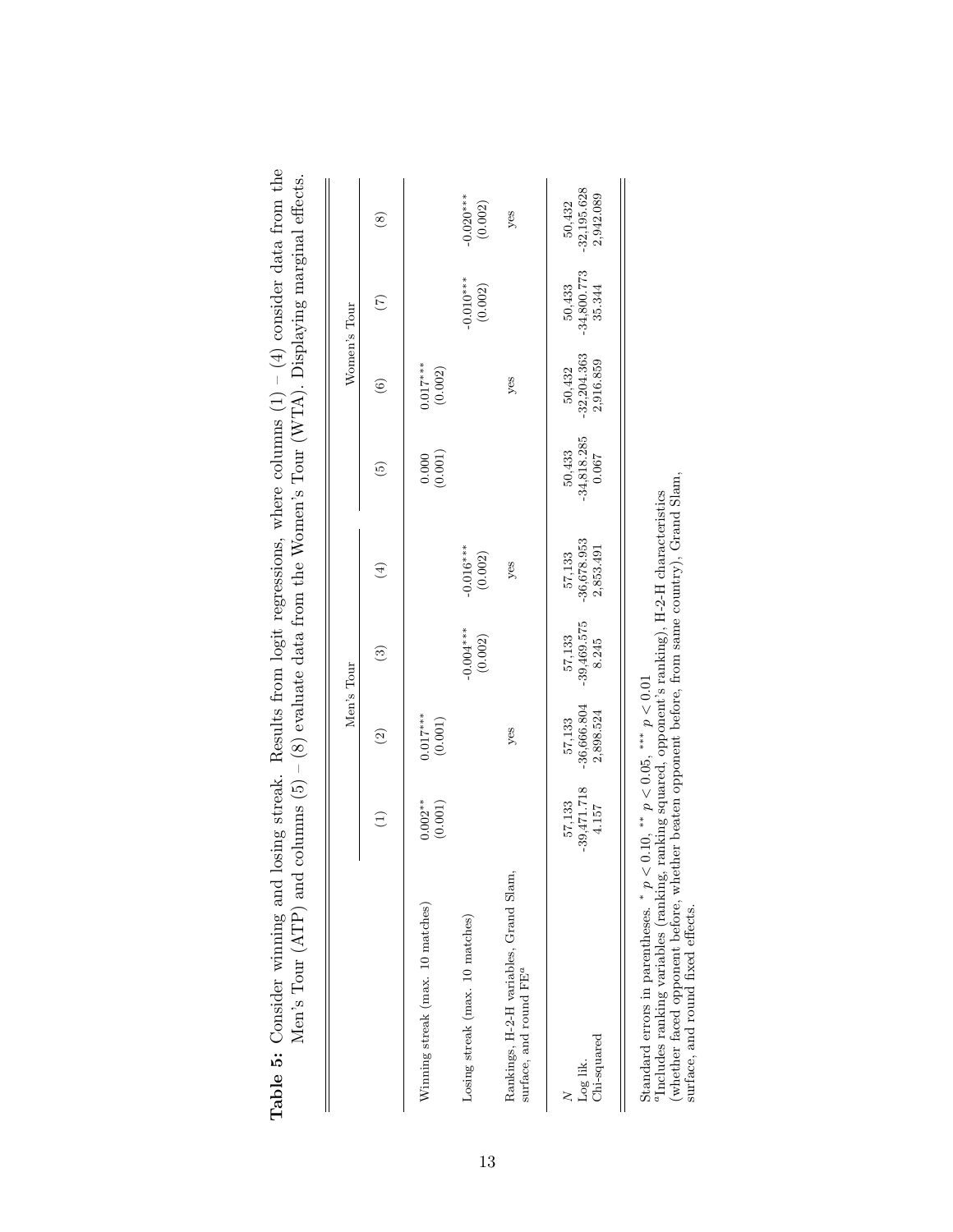gender-separated, yet exhibit almost identical payoff schemes. The next section will now consider further extensions, addressing a potential heterogeneity along the lines of age and experience.

#### <span id="page-16-0"></span>4.3 Age and Experience

[Livingston](#page-29-6) [\(2012\)](#page-29-6) uses data from professional golf to show that only analyzing hot-hand effects at the conditional mean can be misleading. Specifically, he finds that the hot-hand effect emerges particularly for inexperienced golfers on the Nationwide Tour. Although our results up to now strongly support the existence of a general hot-hand effect, it can be interesting to consider potential nonlinearities. Given our data, we readily create two variables capturing experience. Specifically, we use a player's age at the time of the match, but also her experience, measured as the time since her first appearance on Tour. For either variable, we then create an interaction term between the number of matches won recently and the respective experience variable.

Table [6](#page-17-0) displays the respective results, dedicating columns (1) and (2) to the male data, before moving to the female sample in columns (3) and (4). Incorporating age and its interaction term with recent wins produces no statistically relevant coefficients. However, when using experience rather than age we do find an interesting particularity. Most notably, experience in general diminishes the chances of success on the ATP Tour, yet has no statistically relevant impact on the WTA Tour. Related to the hot-hand hypothesis, experience further increases its importance. This is in stark contrast to [Livingston](#page-29-6) [\(2012\)](#page-29-6)'s findings that suggest the opposite. Although the effect is relatively minor in size – ten years of experience and one additional recent victory raise the odds of winning by one percentage point – the statistical importance of the effect emerges with force. Notice that we do not find this anomaly for the female data.

Further, Table [7](#page-19-0) re-estimates these potential nonlinearities for age and experience using pure winning and losing streaks. When choosing streaks as a measurement for the hot-hand hypothesis results are more nuanced. Now we confirm [Livingston](#page-29-6) [\(2012\)](#page-29-6)'s results, at least for the male data in column (1): older players are less prone to the hot-hand effect. As for women, we find the opposite conclusion, although this result remains weak, both in terms of conventional levels of statistical significance and magnitude in column (5). Overall, the interaction terms in Table [7](#page-19-0) remain mostly insignificant and negligible in terms of size. Thus, the results from incorporating age and experience into the hot-hand estimation are mixed and do not paint a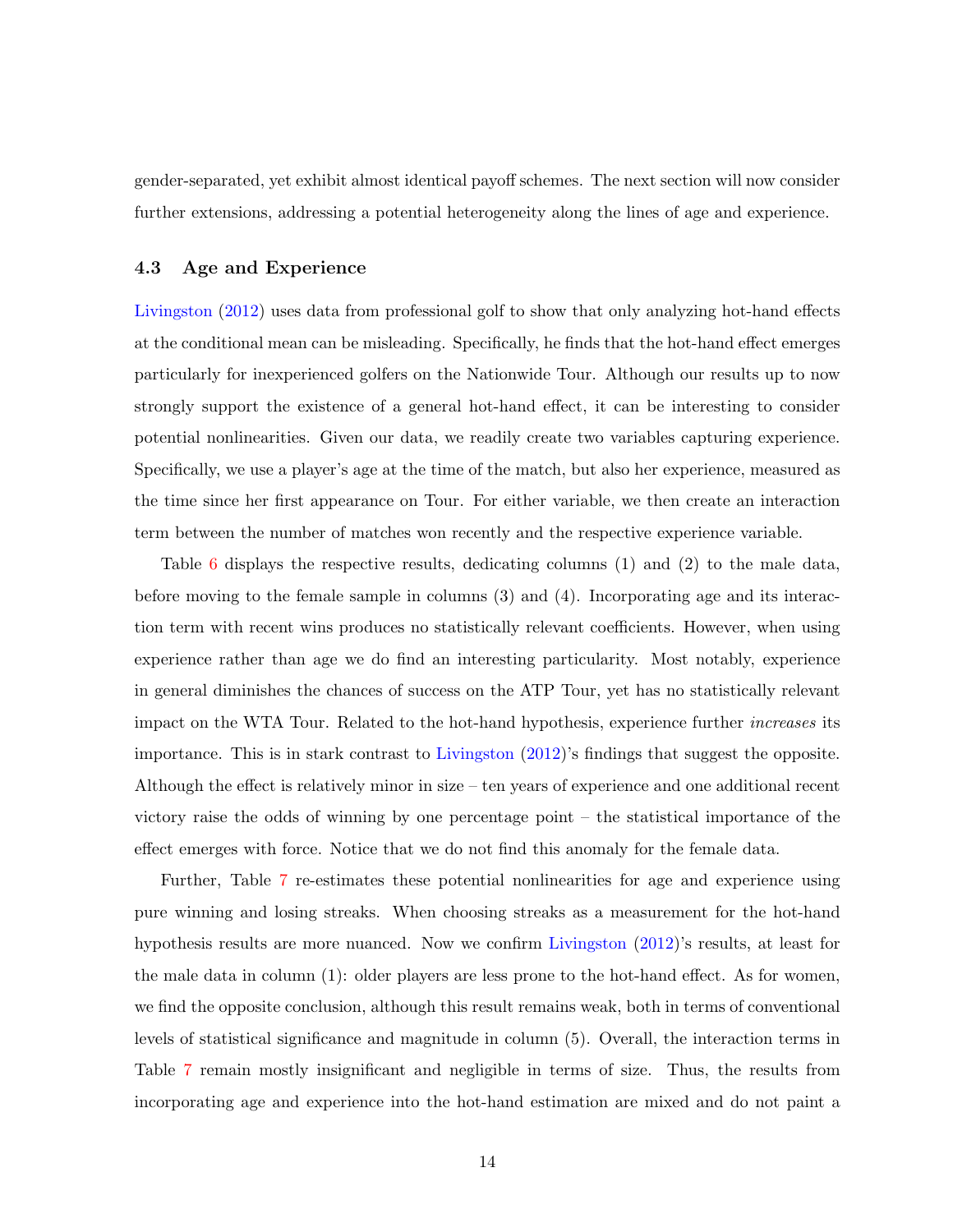<span id="page-17-0"></span>Table 6: Considering differences by age and experience for hot-hand effect. Results from logit regressions, where columns  $(1) - (4)$  consider data from the Men's Tour (ATP) and columns  $(5) - (8)$  evaluate data from the Women's Tour (WTA). Displaying marginal effects.

|                                                                     | Men's Tour                           |                                      |                                      | Women's Tour                         |
|---------------------------------------------------------------------|--------------------------------------|--------------------------------------|--------------------------------------|--------------------------------------|
|                                                                     | (1)                                  | (2)                                  | (3)                                  | (4)                                  |
| $#$ of wins in last 10 matches                                      | $0.041***$<br>(0.009)                | $0.023***$<br>(0.003)                | $0.027***$<br>(0.006)                | $0.029***$<br>(0.003)                |
| Age                                                                 | $-0.002$<br>(0.002)                  |                                      | $-0.003**$<br>(0.002)                |                                      |
| Age $\times \#$ of wins in last 10 matches                          | $-0.000$<br>(0.000)                  |                                      | 0.000<br>(0.000)                     |                                      |
| Experience                                                          |                                      | $-0.005**$<br>(0.002)                |                                      | $-0.003$<br>(0.002)                  |
| Experience $\times \#$ of wins in last 10 matches                   |                                      | $0.001***$<br>(0.000)                |                                      | 0.000<br>(0.000)                     |
| Rankings, H-2-H variables, Grand Slam,<br>surface, and round $FE^a$ | yes                                  | yes                                  | yes                                  | yes                                  |
| N<br>Log lik.<br>Chi-squared                                        | 57,133<br>$-36,410.262$<br>3,461.252 | 57,133<br>$-36,424.084$<br>3,484.515 | 50,432<br>$-31,971.013$<br>3,348.277 | 50,432<br>$-31,975.925$<br>3,341.877 |

Standard errors in parentheses.  $*$   $p < 0.10$ ,  $**$   $p < 0.05$ ,  $**$   $p < 0.01$ 

a Includes ranking variables (ranking, ranking squared, opponent's ranking), H-2-H characteristics (whether faced opponent before, whether beaten opponent before, from same country), Grand Slam, surface, and round fixed effects.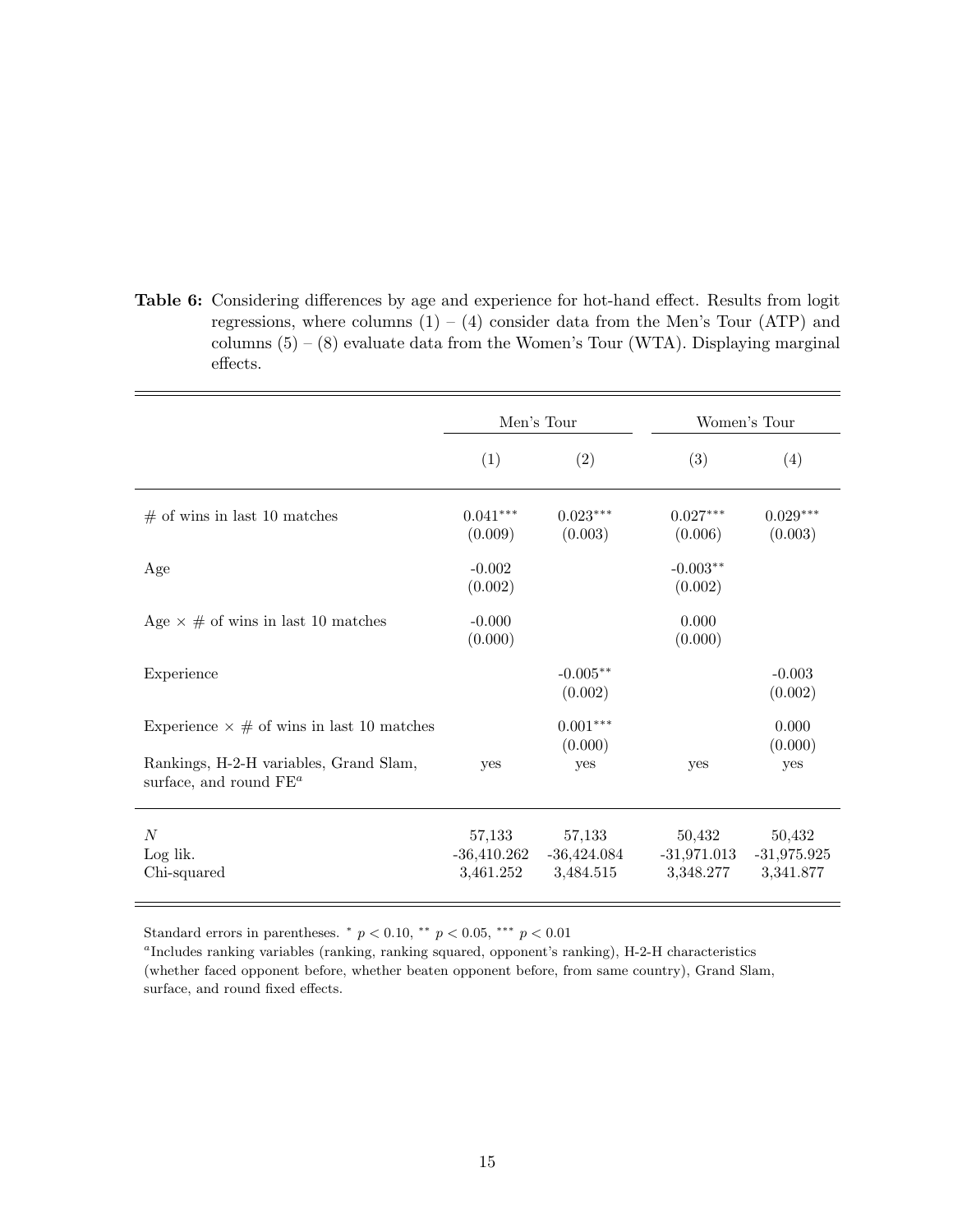clear picture, especially when compared to our baseline findings and the respective extensions. With these results in mind, we now move to regressions results addressing the clutch-player effect.

#### 5 Empirical Findings for the Clutch-Player Phenomenon

Performance in high-pressure situations has long been analyzed not only in the labor literature, but also in specific sports environments. As pointed out by [Dohmen](#page-28-11) [\(2008\)](#page-28-11) and [Ariely et al.](#page-28-12) [\(2009\)](#page-28-12), large rewards can not only provide motivation and increase effort levels [\(Lazear,](#page-29-7) [2000\)](#page-29-7), but can also paralyze. Applied to tennis, some tournaments are naturally more important than others. The tennis season reaches its highlights with the four Grand Slam tournaments and we wish to test whether top players actually do perform well there, i.e., are clutch players, or if they can be overwhelmed by the pressure – something that is oftentimes referred to as choking in the sports world.

#### 5.1 Performance at Grand Slam Events

Table [8](#page-20-0) estimates the probability of winning a particular match, where we again distinguish between the male sample in columns (1) through (4) and the female sample in (5) through (8). To estimate whether top-ranked players perform exceptionally in Grand Slam events, we first use an interaction term between a dummy for players ranked in the top four and Grand Slams, while also controlling for both aspects individually. Both in the basic regressions and when adding our initial set of covariates in columns (2) and (6) the interaction term returns a positive and statistically powerful coefficient. Taken literally, a top four ATP player is ten percentage points more likely to win a match at a Grand Slam tournament, as opposed to any other event throughout the year. The effect emerges as well for females, yet with a smaller magnitude of 7.8 percentage points.

However, using a binary indicator for top four players may still be too general – an arbitrary cutoff, albeit based on empirical observations (especially on the ATP Tour the top four players have dominated the recent years almost exclusively). Thus, the remaining columns choose the most continuous and objective measurement of player quality by incorporating an interaction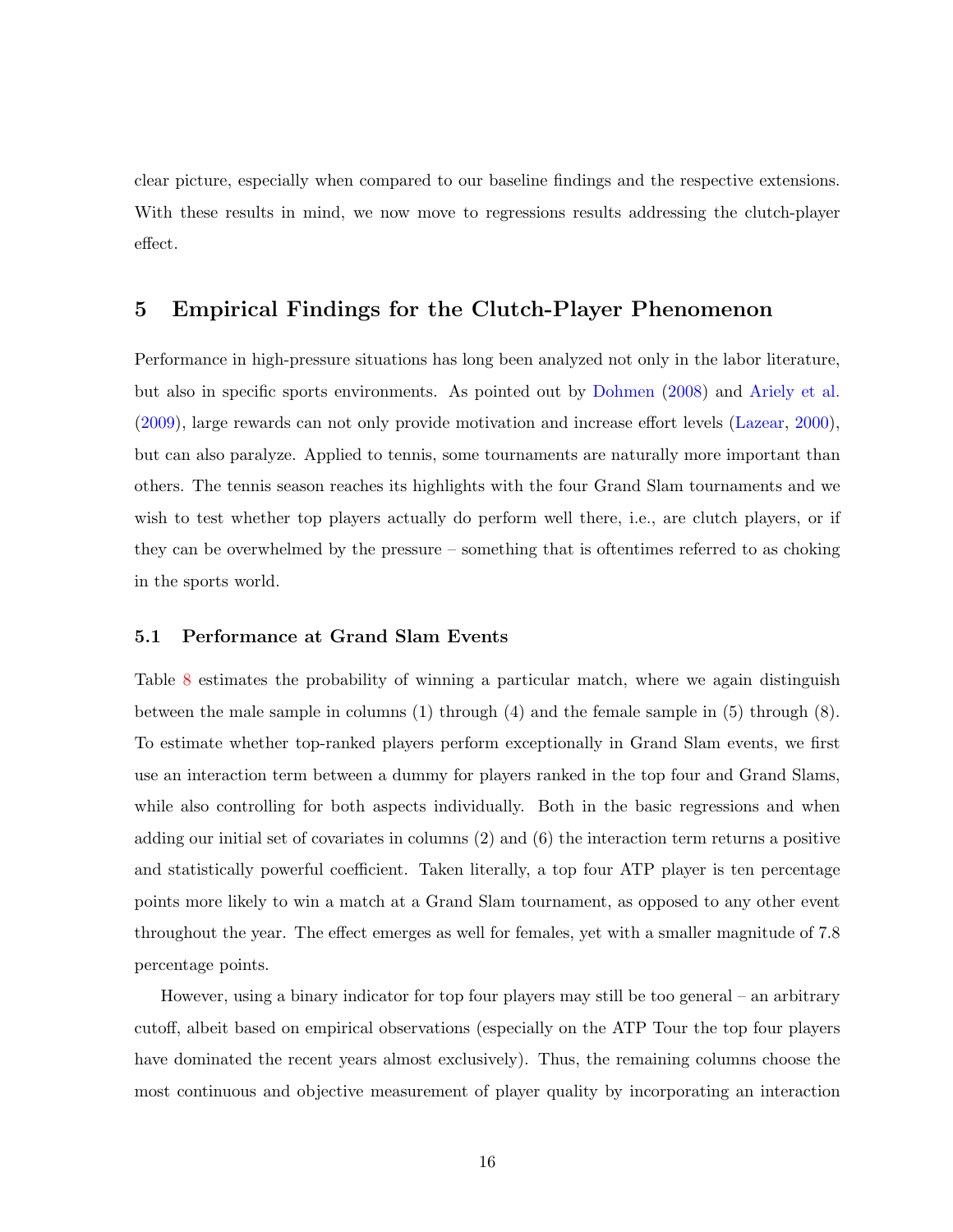|                                                                                  |                                      |                                      | Men's Tour                           |                                      |                                      |                                      | Women's Tour                         |                                                   |
|----------------------------------------------------------------------------------|--------------------------------------|--------------------------------------|--------------------------------------|--------------------------------------|--------------------------------------|--------------------------------------|--------------------------------------|---------------------------------------------------|
|                                                                                  | $\widehat{\Xi}$                      | $\odot$                              | $\widehat{S}$                        | $\bigoplus$                          | $\widetilde{5}$                      | $\odot$                              | $\widetilde{C}$                      | $\circled{s}$                                     |
| Winning streak (max. 10 matches)                                                 | $0.040***$<br>(0.009)                | $0.016***$<br>(0.003)                |                                      |                                      | (0.006)<br>0.006                     | $0.014***$<br>(0.003)                |                                      |                                                   |
| Age                                                                              | $-0.004***$<br>$\left( 0.001\right)$ |                                      | $-0.006***$<br>(0.001)               |                                      | $-0.003***$<br>$\left( 0.001\right)$ |                                      | $-0.003***$<br>$\left( 0.001\right)$ |                                                   |
| Age $\times$ winning streak (max. 10 matches)                                    | $-0.001***$<br>(0.000)               |                                      |                                      |                                      | (0.000)<br>$0.000^*$                 |                                      |                                      |                                                   |
| Experience                                                                       |                                      | $0.002**$<br>$\left( 0.001\right)$   |                                      | $0.002***$<br>(0.001)                |                                      | $-0.001**$<br>$\left(0.001\right)$   |                                      | $-0.001**$<br>(0.001)                             |
| Experience × Winning streak (max. 10 matches)                                    |                                      | (0.000)                              |                                      |                                      |                                      | (0.000)                              |                                      |                                                   |
| Losing streak (max. 10 matches)                                                  |                                      |                                      | $-0.031***$<br>(0.012)               | $-0.017***$<br>(0.003)               |                                      |                                      | $-0.027***$<br>(0.008)               | $-0.025***$<br>(0.004)                            |
| Age $\times$ losing streak (max. 10 matches)                                     |                                      |                                      | (0.000)<br>$\!0.001\!$               |                                      |                                      |                                      | (0.000)<br>0.000                     |                                                   |
| Experience $\times$ losing streak (max. 10 matches)                              |                                      |                                      |                                      | (0.000)                              |                                      |                                      |                                      | $\begin{array}{c} 0.001^* \\ (0.000) \end{array}$ |
| Rankings, H-2-H variables, Grand Slam,<br>surface, and round ${\rm F} {\rm E}^a$ |                                      | $y$ es                               |                                      | $y$ es                               |                                      | yes                                  |                                      | yes                                               |
| Chi-squared<br>Log lik.<br>$\geq$                                                | $-36,627.370$<br>2,950.931<br>57,133 | $-36,661.664$<br>2,932.831<br>57,133 | $-36,638.641$<br>2,905.056<br>57,133 | $-36,674.112$<br>2,884.989<br>57,133 | $-32,188.421$<br>2,944.704<br>50,432 | $-32,202.212$<br>2,919.697<br>50,432 | $-32,181.321$<br>2,964.880<br>50,432 | $-32,192.961$<br>2943.067<br>50,432               |
|                                                                                  |                                      |                                      |                                      |                                      |                                      |                                      |                                      |                                                   |

<span id="page-19-0"></span>Table 7: Considering differences by age and experience for winning and losing streak. Results from logit regressions, where Table 7: Considering differences by age and experience for winning and losing streak. Results from logit regressions, where

Standard errors in parentheses.  ${}^{*}p < 0.10, {}^{**}p < 0.05, {}^{***}p < 0.01$ 

surface, and round fixed effects.

a Includes ranking variables (ranking, ranking squared, opponent's ranking), H-2-H characteristics (whether faced opponent before, whether beaten opponent before, from same country), Grand Slam,

Standard errors in parentheses. \*  $p < 0.10$ , \*\*  $p < 0.05$ , \*\*\*  $p < 0.01$ <br><sup>a</sup>Includes ranking variables (ranking, ranking squared, opponent's ranking), H-2-H characteristics<br>(whether faced opponent before, whether beaten o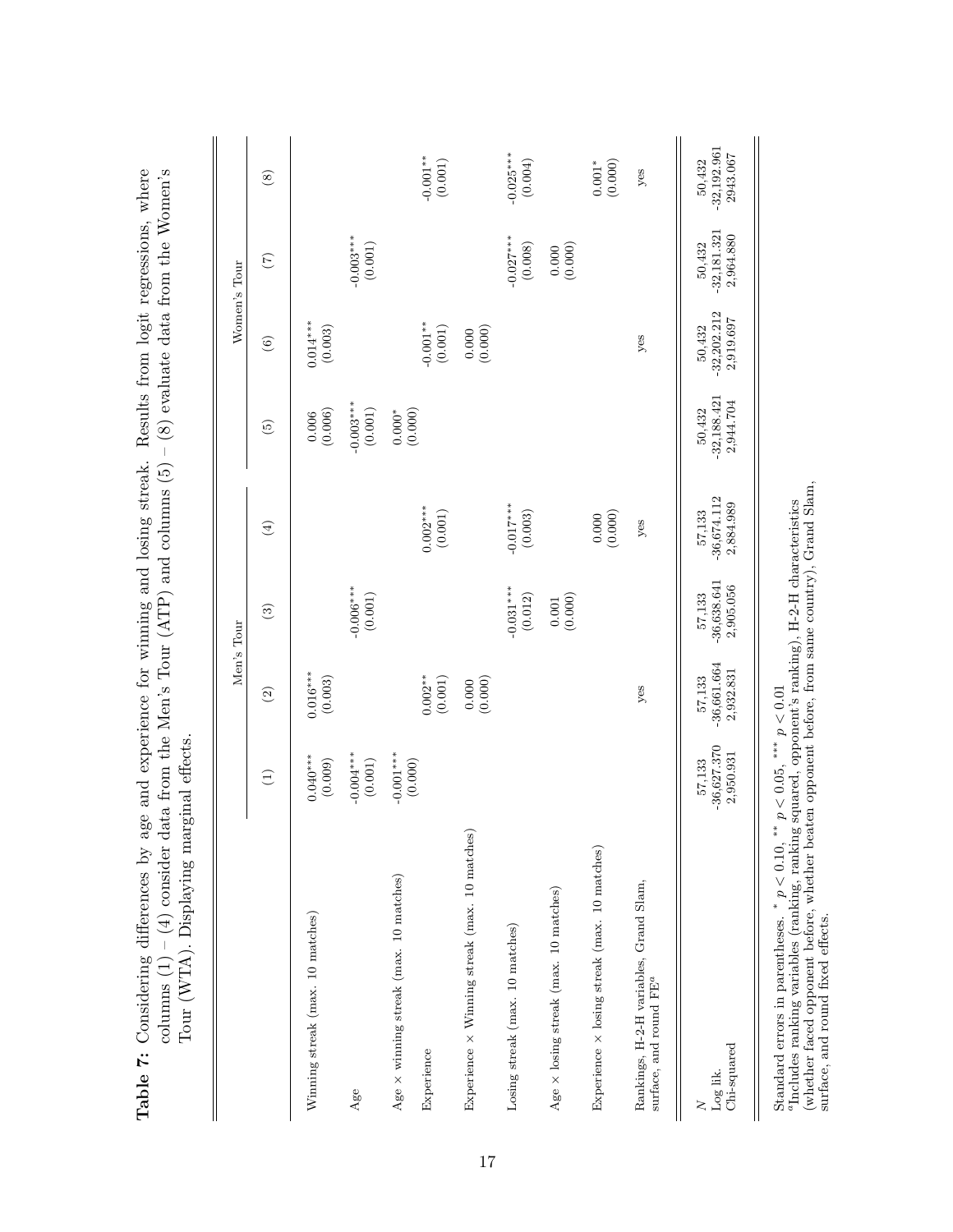|                                                                                                                                                                                                                                                                                                                  |                                    | Men's Tour                           |                                    |                                      |                                    | Women's Tour                         |                                    |                                      |
|------------------------------------------------------------------------------------------------------------------------------------------------------------------------------------------------------------------------------------------------------------------------------------------------------------------|------------------------------------|--------------------------------------|------------------------------------|--------------------------------------|------------------------------------|--------------------------------------|------------------------------------|--------------------------------------|
|                                                                                                                                                                                                                                                                                                                  | $\bigoplus$                        | $\widehat{\Omega}$                   | $\odot$                            | $\textcircled{\scriptsize{4}}$       | $\widetilde{\omega}$               | $\odot$                              | $\mathfrak{S}$                     | $\circled{s}$                        |
| Ranked top 4                                                                                                                                                                                                                                                                                                     | $0.328***$<br>(0.014)              | $0.338***$<br>(0.013)                |                                    |                                      | $0.248***$<br>(0.015)              | $0.262***$<br>(0.014)                |                                    |                                      |
| Grand Slam                                                                                                                                                                                                                                                                                                       | $-0.016***$<br>(0.005)             | $-0.008$<br>(0.006)                  | $0.046***$<br>(0.008)              | $0.035***$<br>(0.010)                | $-0.017***$<br>(0.006)             | $-0.003$<br>(0.007)                  | $0.057***$<br>(0.009)              | $0.043***$<br>(0.010)                |
| Ranked top $4 \times$ Grand Slam                                                                                                                                                                                                                                                                                 | $0.132***$<br>(0.029)              | $0.108***$<br>(0.027)                |                                    |                                      | $0.116***$<br>(0.030)              | $0.078***$<br>(0.028)                |                                    |                                      |
| Ranking / 100                                                                                                                                                                                                                                                                                                    |                                    |                                      | $-0.042***$<br>(0.003)             | $-0.194***$<br>$(0.007)$             |                                    |                                      | $-0.067***$<br>(0.003)             | $-0.225***$<br>(0.006)               |
| (Ranking $/ 100$ ) $\times$ Grand Slam                                                                                                                                                                                                                                                                           |                                    |                                      | $-0.043***$<br>(0.007)             | $-0.029***$<br>(0.008)               |                                    |                                      | $-0.054***$<br>(0.007)             | $-0.041***$<br>(0.009)               |
| Rankings, H-2-H variables, Grand Slam,<br>surface, and round FE <sup>c</sup>                                                                                                                                                                                                                                     |                                    | yes                                  |                                    | $y$ es                               |                                    | yes                                  |                                    | yes                                  |
| Chi-squared<br>Log lik.                                                                                                                                                                                                                                                                                          | $-38,903.303$<br>866.106<br>57,133 | $-37,203.669$<br>2,462.805<br>57,133 | $-39,179.663$<br>430.681<br>57,133 | $-36,709.540$<br>2,881.530<br>57,133 | $-34,531.012$<br>482.111<br>50,433 | $-33,160.530$<br>1,955.454<br>50,432 | $50,433$<br>-34,359.555<br>799.499 | $-32,238.909$<br>2,943.843<br>50,432 |
| "Includes additional ranking variables (ranking squared, opponent's ranking), H-2-H characteristics<br>(whether faced opponent before, whether beaten opponent before, from same country),<br>Standard errors in parentheses. * $p < 0.10$ , ** $p < 0.05$ , *** $p < 0.01$<br>surface, and round fixed effects. |                                    |                                      |                                    |                                      |                                    |                                      |                                    |                                      |

<span id="page-20-0"></span> $\overline{a}$ Table 8: Results from logit regressions, testing for the clutch-player effect. Columns (1) – (4) consider data from the Men's H

18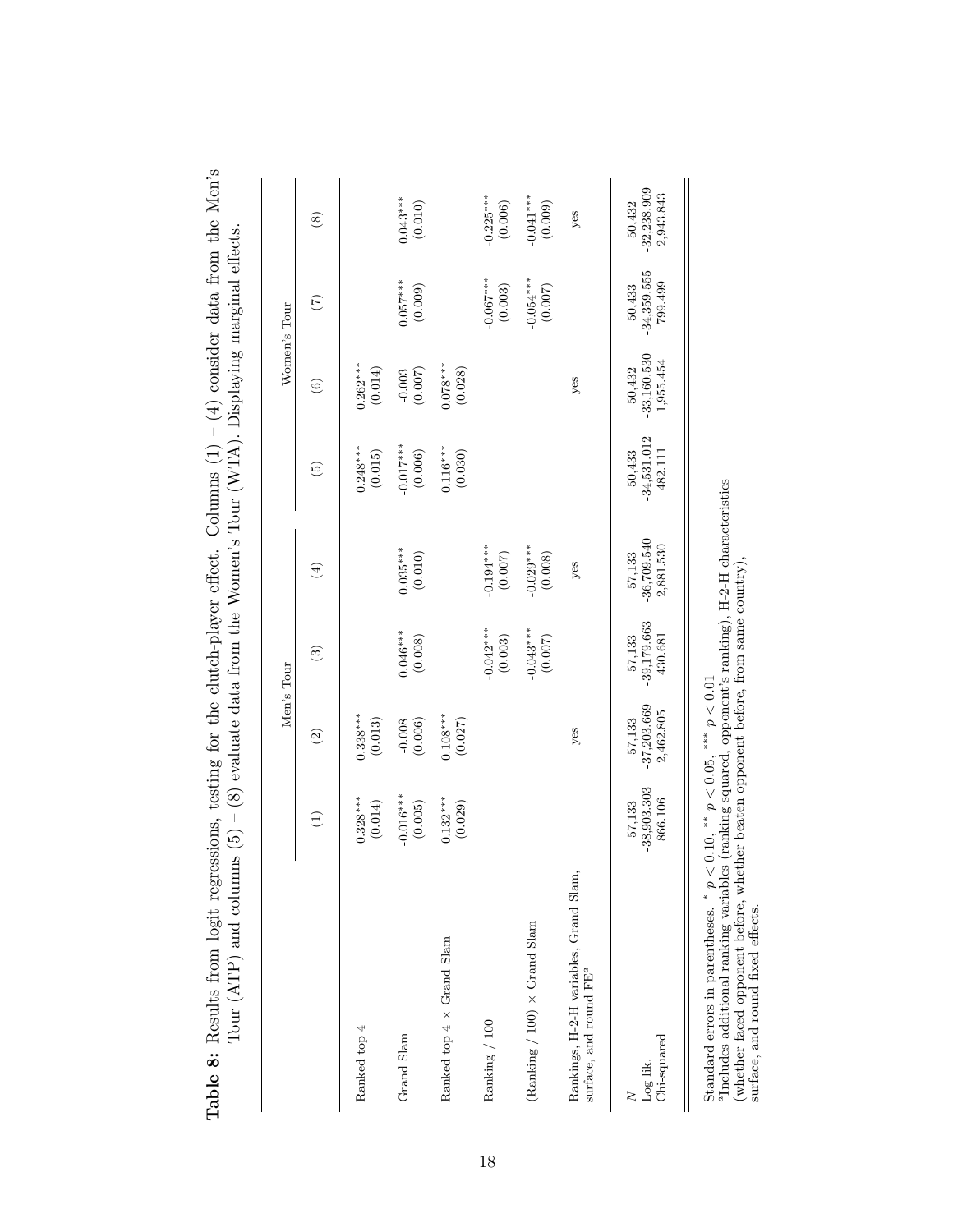<span id="page-21-0"></span>

Figure 2: Marginal effects of ranking on winning the match when playing in Grand Slam.

term between a player's ranking and Grand Slam tournaments. Once again, we find firm support for the clutch-player hypothesis, both for men and women. With this broader measurement, and controlling for our additional covariates, an ATP player ranked  $#20$  is 2.9 percentage points more likely to win a match at a Grand Slam event than somebody ranked  $\#$  120. Interestingly, the relationship is now stronger for females, with a suggested effect of 4.1 percentage points.

In fact, the regressions results displayed in columns (4) and (8) allow us to graph the marginal effect of ranking on the probability of winning when playing in a Grand Slam event. The results are displayed in Figure [2,](#page-21-0) where we focus on the players ranked in the top 150. Notice that for females the marginal effect is steeper and a player ranked  $#1$  is 4.3 percentage points more likely to win in a Grand Slam match than in a match at any other tournament. For males, the marginal increase in the odds of winning for the best ranked player turn out to be 3.5 percentage points. Note that this effect is isolating the fact that a player is competing at a Grand Slam tournament, controlling for rankings and our usual set of covariates.

Further, the lower end of the graph also provides some evidence for the choking hypothesis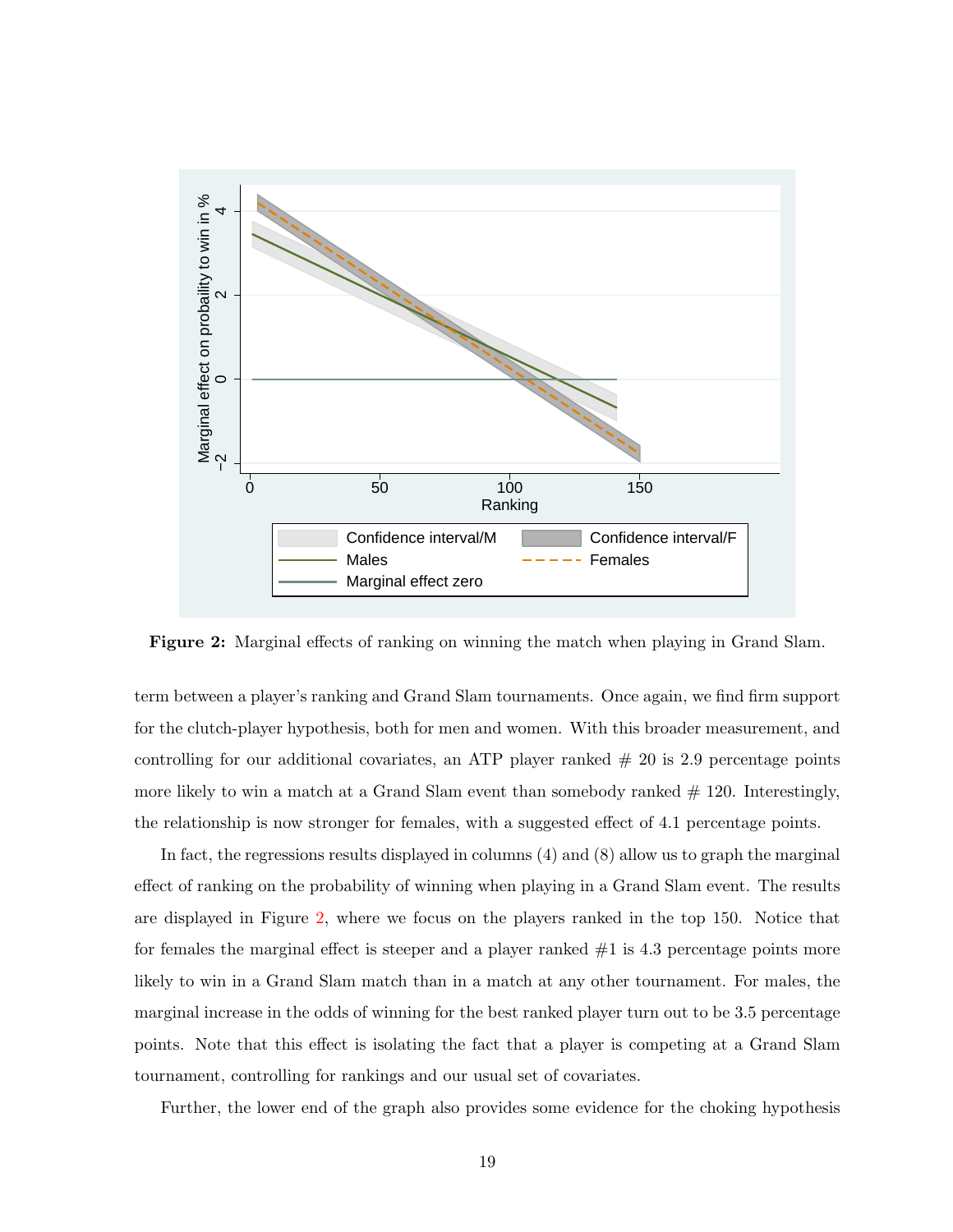[\(Ariely et al.,](#page-28-12) [2009\)](#page-28-12), where large payoffs can hamper one's performance. Although the best ranked players seem to excel in Grand Slam events, players ranked beyond 118 (males) or 106 (females) actually seem to under-perform in these lucrative situations. Thus, one difference between top players and other Tour professionals may be the ability to perform their best in clutch situations.

Table [8](#page-20-0) provides firm evidence for the clutch-player effect of top players. Higher prize money, more prestige, and big stages indeed seem to bring out the best performance in top tennis players. The following sections consider crucial moments within matches, evaluating whether top players are more likely to win in final, decisive sets and whether they perform exceptionally well in tie-breaks, the closest form of deciding a set in tennis.

#### 5.2 Clutch Play within Matches?

Beyond analyzing the most important tournaments, Grand Slams, another way of testing for clutch-player effects can be found within matches. With the exception of male Grand Slam events and the Davis Cup, matches are usually decided in a best-of-three format. In other words, the player who wins two out of three sets advances in the tournament. In this case, a final, third set presents a win-or-go-home scenario and we would expect top players to prevail in these situations if the clutch-player effect does exist. In Grand Slam and Davis Cup events the format is extended to best-of-five sets with the respective scenario occurring in a potential fifth set.

Table [9](#page-23-0) displays regressions from using a subsample of those matches that witnessed a final and decisive set. Overall, this produces 16,536 observations for the male sample and 15,801 matches on the women's side. Thus, 29 percent of the men's matches and 31 percent of the women's matches eventually reached a final and decisive set. In this case, the results are less convincing and the interaction terms of top players (ranked top four; general ranking) with Grand Slam events produces a coefficient that is not statistically significant on conventional levels. One exception is provided by the interaction term between ranking and Grand Slams for males in column (3), but once the usual control variables are added in column (4) statistical importance vanishes. The respective coefficients for the WTA sample, on the other hand, never come close to commonly accepted levels of statistical significance.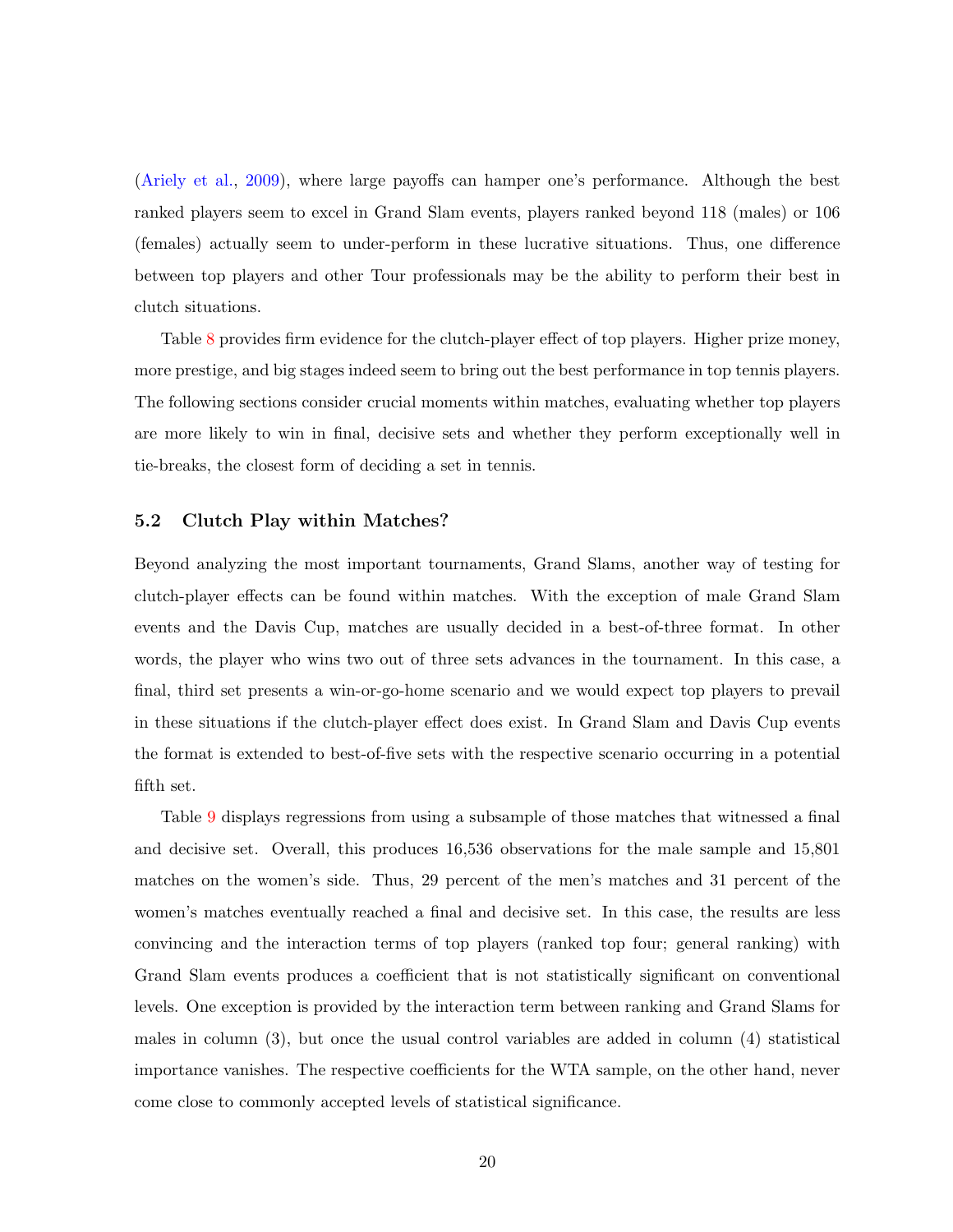| $15,801$<br>-10,710.691<br>$-0.085***$<br>337.189<br>(0.007)<br>(0.018)<br>(0.015)<br>yes<br>$\circledast$<br>$-10,907.357$<br>$-0.040***$<br>$-0.005$<br>(0.016)<br>68.682<br>(0.005)<br>$\begin{array}{c} 0.002 \\ (0.012) \end{array}$<br>15,801<br>$\widehat{C}$<br>$15,801$<br>-10,784.034<br>$0.173***$<br>253.254<br>(0.027)<br>$-0.023*$<br>(0.013)<br>$-0.000$<br>(0.051)<br>yes<br>$\circledcirc$<br>$-10,917.660$<br>$0.154***$<br>(0.027)<br>46.160<br>$-0.002$<br>(0.052)<br>(0.010)<br>15,801<br>$\widetilde{5}$<br>$-11,191.310$<br>$-0.064***$<br>322.801<br>16,536<br>$\binom{0.033}{0.022}$<br>(0.007)<br>$-0.039$<br>(0.028)<br>$y$ es<br>$\bigoplus$<br>$-11,410.131$<br>$-0.030***$<br>$-0.076***$<br>(0.004)<br>16,536<br>$\frac{0.035}{(0.022)}$<br>(0.028)<br>59.260<br>$\widehat{\mathcal{C}}$<br>$-11,215.804$<br>$0.234***$<br>352.209<br>(0.023)<br>16,536<br>$\begin{array}{c} 0.012 \\ (0.017) \end{array}$<br>$-0.027$<br>(0.063)<br>yes<br>$\widehat{\mathfrak{O}}$<br>$-11,389.105$<br>$0.223***$<br>107.277<br>(0.023)<br>16,536<br>$-0.013$<br>$(0.064)$<br>(0.008)<br>Э<br>Rankings, H-2-H variables, Grand Slam,<br>Ranked in top $4 \times$ Grand Slam<br>(Ranking / 100) $\times$ Grand Slam<br>surface, and round FE <sup>a</sup><br>Ranked in top 4<br>Ranking / 100<br>Grand Slam<br>Chi-squared<br>Log lik. |  | Men's Tour |  | Women's Tour |  |
|--------------------------------------------------------------------------------------------------------------------------------------------------------------------------------------------------------------------------------------------------------------------------------------------------------------------------------------------------------------------------------------------------------------------------------------------------------------------------------------------------------------------------------------------------------------------------------------------------------------------------------------------------------------------------------------------------------------------------------------------------------------------------------------------------------------------------------------------------------------------------------------------------------------------------------------------------------------------------------------------------------------------------------------------------------------------------------------------------------------------------------------------------------------------------------------------------------------------------------------------------------------------------------------------------------------------------------------------------------|--|------------|--|--------------|--|
|                                                                                                                                                                                                                                                                                                                                                                                                                                                                                                                                                                                                                                                                                                                                                                                                                                                                                                                                                                                                                                                                                                                                                                                                                                                                                                                                                        |  |            |  |              |  |
|                                                                                                                                                                                                                                                                                                                                                                                                                                                                                                                                                                                                                                                                                                                                                                                                                                                                                                                                                                                                                                                                                                                                                                                                                                                                                                                                                        |  |            |  |              |  |
|                                                                                                                                                                                                                                                                                                                                                                                                                                                                                                                                                                                                                                                                                                                                                                                                                                                                                                                                                                                                                                                                                                                                                                                                                                                                                                                                                        |  |            |  |              |  |
|                                                                                                                                                                                                                                                                                                                                                                                                                                                                                                                                                                                                                                                                                                                                                                                                                                                                                                                                                                                                                                                                                                                                                                                                                                                                                                                                                        |  |            |  |              |  |
|                                                                                                                                                                                                                                                                                                                                                                                                                                                                                                                                                                                                                                                                                                                                                                                                                                                                                                                                                                                                                                                                                                                                                                                                                                                                                                                                                        |  |            |  |              |  |
|                                                                                                                                                                                                                                                                                                                                                                                                                                                                                                                                                                                                                                                                                                                                                                                                                                                                                                                                                                                                                                                                                                                                                                                                                                                                                                                                                        |  |            |  |              |  |
|                                                                                                                                                                                                                                                                                                                                                                                                                                                                                                                                                                                                                                                                                                                                                                                                                                                                                                                                                                                                                                                                                                                                                                                                                                                                                                                                                        |  |            |  |              |  |
|                                                                                                                                                                                                                                                                                                                                                                                                                                                                                                                                                                                                                                                                                                                                                                                                                                                                                                                                                                                                                                                                                                                                                                                                                                                                                                                                                        |  |            |  |              |  |

<span id="page-23-0"></span>**Table 9:** Logit regressions estimating the probability of winning the final set in a match. Columns  $(1) - (4)$  consider data from **Table 9:** Logit regressions estimating the probability of winning the final set in a match. Columns  $(1) - (4)$  consider data from  $(1) - 4$  consider data from

Standard errors in parentheses.  $*_{p} < 0.10$ ,  $**_{p} < 0.05$ ,  $***_{p} < 0.01$ <br><sup>4</sup>Includes additional ranking variables (ranking squared, opponent's ranking), H-2-H characteristics<br>(whether faced opponent before, whether beate  $a_{\text{Indides}}$  additional ranking variables (ranking squared, opponent's ranking), H-2-H characteristics Standard errors in parentheses.  ${}^*p < 0.10, {}^{**}p < 0.05, {}^{***}p < 0.01$ 

(whether faced opponent before, whether beaten opponent before, from same country),

surface, and round fixed effects.

21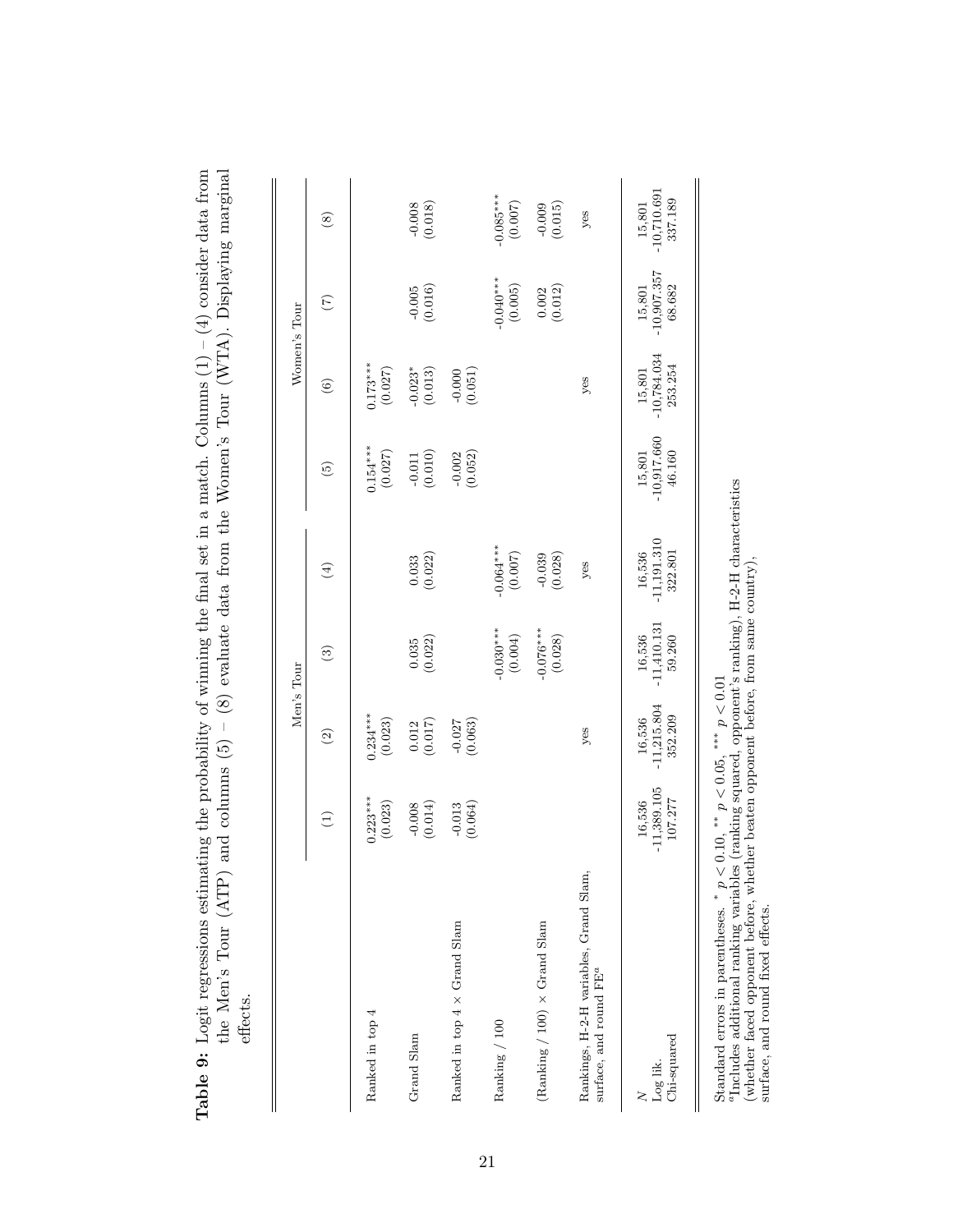Another clutch situation within a match is provided by the ultimate decision within a set: a tie-break. At a score of 6 to 6 games within a set, the rules prescribe a tie-break, where the first to seven points wins (point differential of two necessary). In fact, the tie-break could be considered as the ultimate form of a clutch-play situation within a tennis match.

Table [10](#page-25-0) displays results from logit regressions, estimating the probability of winning a tiebreak. Specifically, we derive a subsample from both the male and the female samples that incorporates those matches that witnessed one tie-break throughout the match. In this case we code the dependent variable as one if the respective player wins the tie-break and zero otherwise. The results produce evidence for clutch-play on the men's side, yet the coefficients from the female subsample are weaker and do not reach conventional levels of statistical importance. ATP players ranked in the top four are over eight percentage points more likely to win a tiebreak at a Grand Slam tournament, relative to other, smaller tournaments. This result remains stable after the inclusion of our set of control variables. Interestingly, the same regression in the female sample produces a similar coefficient (0.082), but lacks statistical relevance. Thus, the difference can be found in the statistical precision of our estimation and we indeed note a much higher standard error in column (6) than in column (2), namely 0.068 versus 0.043. One explanation could simply be that female superstars are much less likely to reach the tie-break stages and most sets are decided beforehand. In fact, the respective subsample confirms this suspicion as 16,398 matches on the male Tour saw one tie-break, whereas only 9,152 matches on the female Tour did.

Considering a continuous measurement of rankings then confirms this trend. We recover statistical importance on the ten percent level for males, but not for females. In this case the distinction is much clearer, as the final and most complete estimation suggests male players ranked 100 spots better to be 2.2 percentage points more likely to win a tie-break at a Grand Slam tournament, compared to any other event. For WTA Tour matches the implied coefficient would suggest an effect of 1.3 percentage points, although this result is not distinguishably different from zero. Overall, the results from analyzing clutch situations within matches produces less precise conclusions regarding a potential clutch-player effect.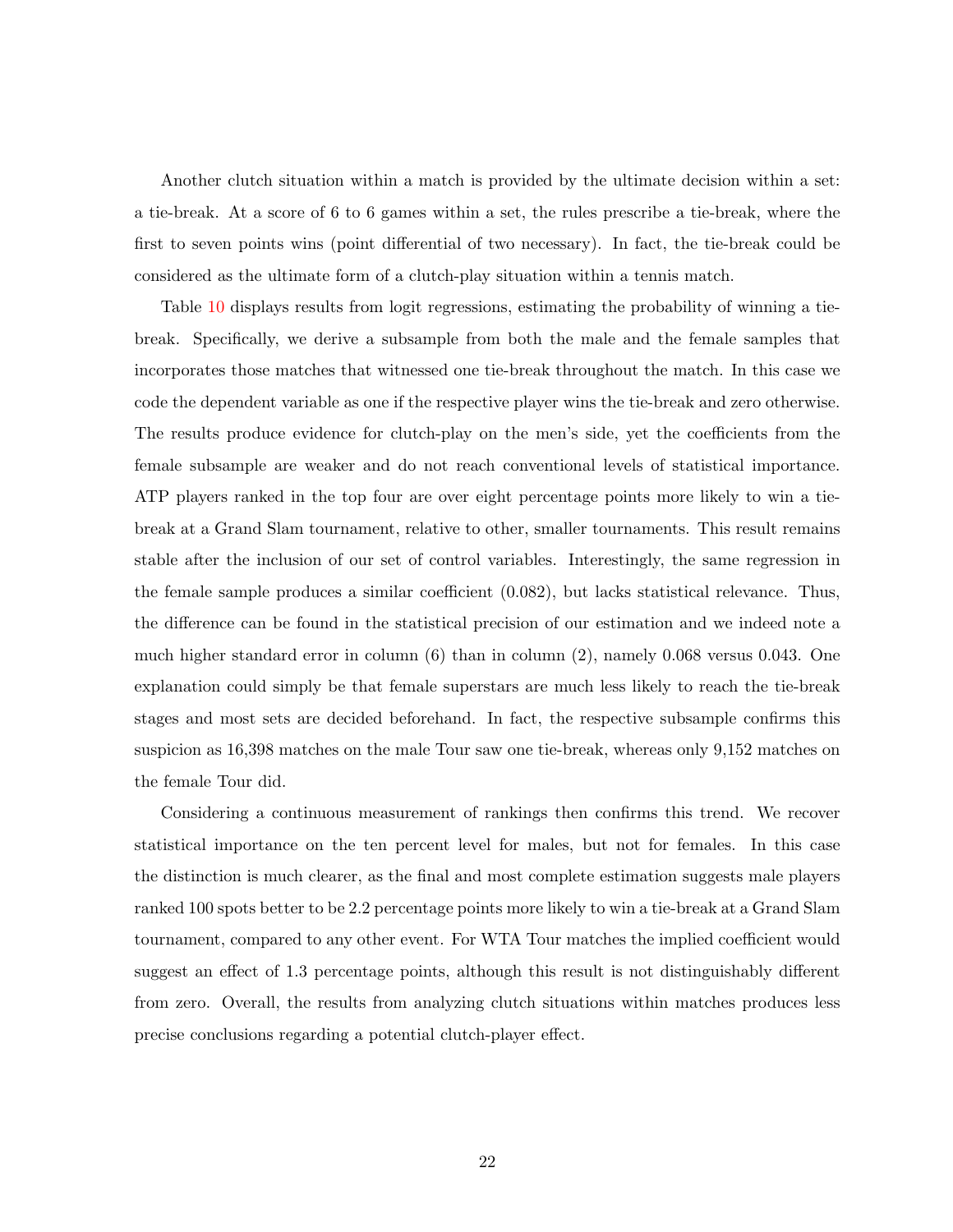<span id="page-25-0"></span>

| $-$ (4) co                                                                    | ・エュー・コード                                                               |                   |
|-------------------------------------------------------------------------------|------------------------------------------------------------------------|-------------------|
|                                                                               |                                                                        |                   |
|                                                                               |                                                                        |                   |
| $\overline{a}$                                                                | (N/TA)                                                                 |                   |
|                                                                               |                                                                        |                   |
|                                                                               |                                                                        |                   |
|                                                                               |                                                                        |                   |
|                                                                               |                                                                        |                   |
|                                                                               |                                                                        |                   |
| as estimating the probability of whing the only tie-break in a match. Columns | $(ATP)$ and columns $(5) - (8)$ evaluate data from the Women's Tour (" |                   |
|                                                                               |                                                                        |                   |
|                                                                               | $Aen$ 's lour $(AIF)$<br>ĺ                                             |                   |
|                                                                               |                                                                        |                   |
| ble 10: Logit regressions                                                     | data from the N                                                        | marginal effects. |
|                                                                               |                                                                        |                   |
|                                                                               |                                                                        |                   |
|                                                                               |                                                                        |                   |

|                                                                              |                                   |                                    | Men's Tour                                                     |                                    |                                                                      | Women's Tour                                                 |                                   |                                   |
|------------------------------------------------------------------------------|-----------------------------------|------------------------------------|----------------------------------------------------------------|------------------------------------|----------------------------------------------------------------------|--------------------------------------------------------------|-----------------------------------|-----------------------------------|
|                                                                              | $\bigoplus$                       | $\odot$                            | $\widehat{\mathbf{c}}$                                         | $\bigoplus$                        | $\odot$                                                              | $\odot$                                                      | $\widehat{\Xi}$                   | $\circledast$                     |
| Ranked in top 4                                                              | $0.128***$<br>(0.024)             | $0.138***$<br>(0.025)              |                                                                |                                    | $0.075**$<br>(0.032)                                                 | $0.076**$<br>(0.033)                                         |                                   |                                   |
| Grand Slam                                                                   | $-0.015*$<br>(0.009)              | (0.015)                            | (0.018)                                                        | (0.020)                            | $\begin{array}{c} 0.012 \\ (0.014) \end{array}$                      | $0.042**$<br>(0.018)                                         | $0.043**$<br>(0.022)              | $0.059**$<br>(0.024)              |
| Ranked in top $4 \times$ Grand Slam                                          | $0.088**$<br>(0.043)              | $0.083*$<br>(0.043)                |                                                                |                                    | $(0.109$<br>$(0.067)$                                                | $\begin{array}{c} 0.082 \\ (0.068) \end{array}$              |                                   |                                   |
| Ranking / 100                                                                |                                   |                                    | $-0.017***$<br>(0.005)                                         | $-0.039***$<br>(0.006)             |                                                                      |                                                              | $0.026***$<br>(0.007)             | $0.048***$<br>(0.009)             |
| (Ranking / 100) $\times$ Grand Slam                                          |                                   |                                    | $-0.023**$<br>(0.010)                                          | $-0.022$ * $(0.011)$               |                                                                      |                                                              | $-0.021$<br>(0.017)               | $-0.013$<br>(0.020)               |
| Rankings, H-2-H variables, Grand Slam,<br>surface, and round FE <sup>a</sup> |                                   | yes                                |                                                                | yes                                |                                                                      | yes                                                          |                                   | $y$ es                            |
| Chi-squared<br>$\frac{N}{\text{Log lik}}$                                    | $-11,328.264$<br>16,398<br>66.284 | $16,398$<br>-11,250.250<br>190.366 | $\begin{array}{c} 16,398 \\ -11,344.799 \\ 34.310 \end{array}$ | $16,398$<br>-11,246.933<br>183.109 | $\begin{array}{c} 9{,}152 \\ -6{,}333{,}180 \\ 16{,}797 \end{array}$ | $\begin{array}{c} 9,152 \\ -6,301.494 \\ 76.995 \end{array}$ | $9,152$<br>$-6,330.017$<br>23.266 | $9,152$<br>$-6,288.493$<br>97.121 |

Standard errors in parentheses.  ${}^*p < 0.10, {}^{**}p < 0.05, {}^{***}p < 0.01$ 

Standard errors in parentheses.  $*_{p} < 0.10$ ,  $*_{p} < 0.05$ ,  $***_{p} < 0.01$ <br>"Includes additional ranking variables (ranking squared, opponent's ranking), H-2-H characteristics<br>(whether faced opponent before, whether beaten o aIncludes additional ranking variables (ranking squared, opponent's ranking), H-2-H characteristics

(whether faced opponent before, whether beaten opponent before, from same country), surface, and round fixed effects.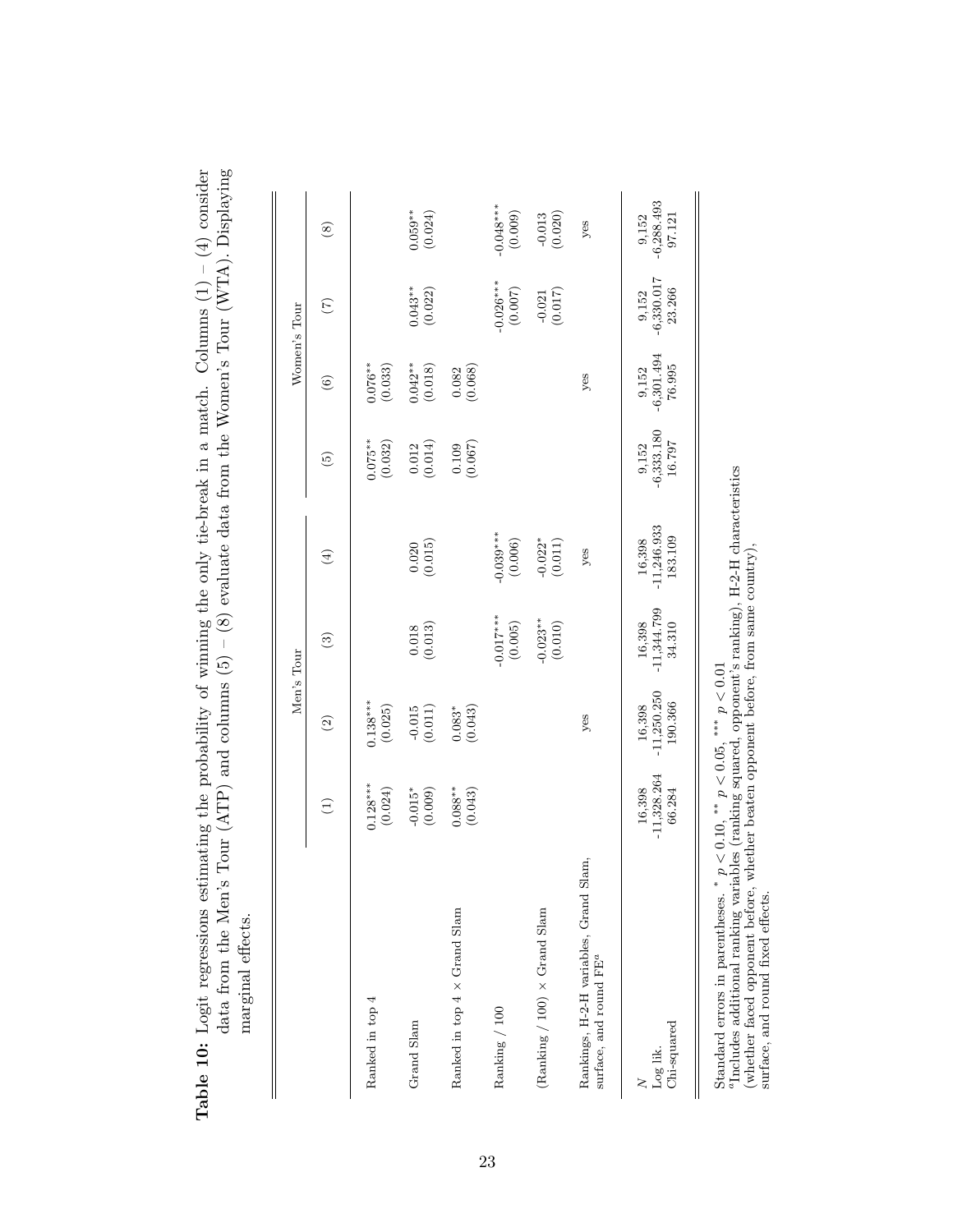#### 6 Conclusion

This paper uses tennis, an individual sport with isolated single-sex labor markets and virtually identical payoff structures, to analyze potential gender differences in competitive behavior. Our study allows for three main conclusions.

First, we find strong evidence for the hot-hand and the cold-hand effect. Recent performance does matter in predicting current outcomes and this result is not only relevant in statistical terms, but also quite sizeable. For example, having won all previous ten matches increases the likelihood of winning the current encounter by over 31 to 33 percentage points. This result is robust to a variety of robustness checks and extensions, confirming and extending [Wozniak](#page-29-5) [\(2012\)](#page-29-5)'s findings about men's and women's choices to enter professional tennis tournaments and [Livingston](#page-29-6) [\(2012\)](#page-29-6) who studies the hot-hand effect in professional golf. In addition, losing streaks seem to be punished in the same way as winning streaks are rewarded with respect to the chances of winning the current match.

Second, top players perform strongly at Grand Slam tournaments, arguably the most important events for tennis players. We take this finding as evidence for a clutch-player effect as top players are up to four percentage points more likely to win a given match at a Grand Slam tournament, relative to any other event. This confirms previous findings related to the clutch-player effect in tennis by González-Díaz et al.  $(2012)$ . We also find some evidence for lower-ranked players performing worse than expected at Grand Slam events, confirming the intuition of large payoffs being able to paralyze an athlete [\(Ariely et al.,](#page-28-12) [2009\)](#page-28-12). In fact, the ability to perform well in important tournaments may be one distinction between top players and the rest of the field in tennis. In additional estimations, we find that male players are more likely to win tie-breaks at Grand Slam tournaments, although this result is less convincing in statistical terms.

Third and final, both effects show very little differences across gender. Especially analyzing the hot-hand effect produces remarkably similar coefficients for the male and female samples (0.31 versus 0.33). As for the clutch-player effect, top-ranked female players are more likely to perform well in important matches, if anything.

Overall, our results provide additional information for how women and men may or may not behave differently in competitive situations. It is important to note that tennis is by design a labor market where men and women are separated. Thus, it may well be possible that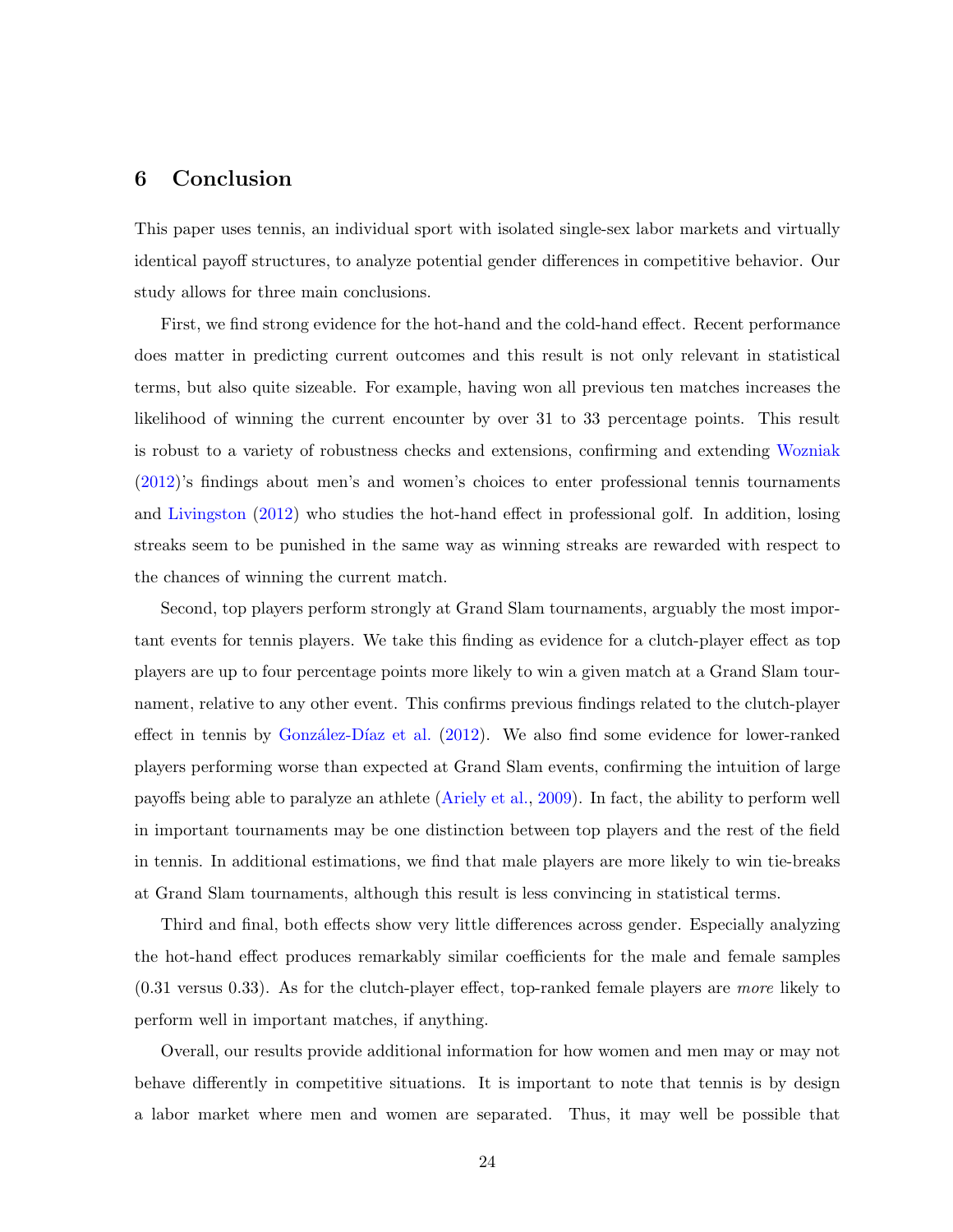gender differences of competitive behavior are more likely to emerge in mixed environments, as suggested by [Gneezy et al.](#page-28-0) [\(2003\)](#page-28-0). Nevertheless, sports can provide an interesting laboratory to study behavior, given its clear labor market structures.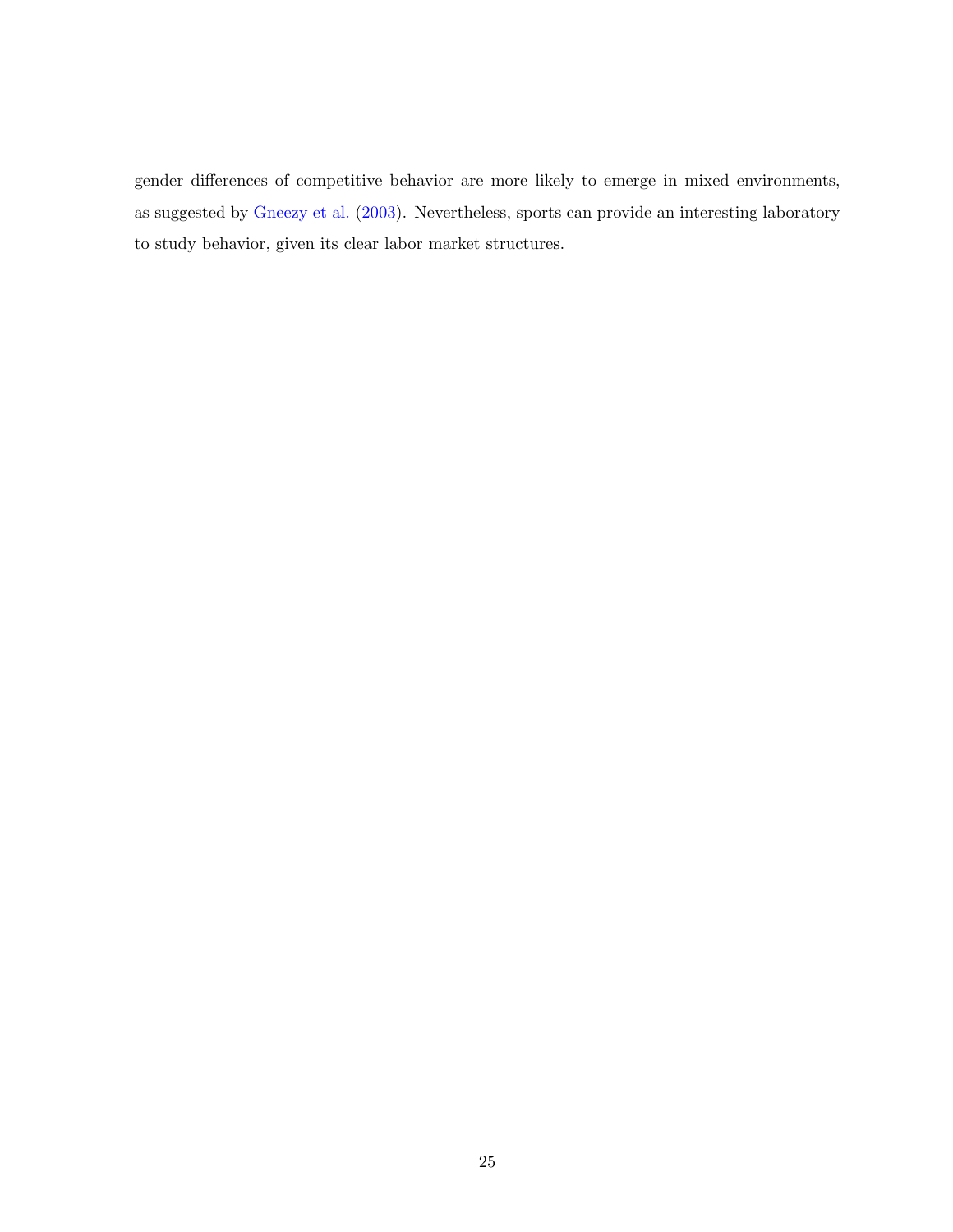#### References

- <span id="page-28-7"></span>Abrevaya, J. (2002). Ladder tournaments and underdogs: Lessons from professional bowling. Journal of Economic Behavior & Organization,  $47(1)$ :87-101.
- <span id="page-28-3"></span>Alesina, A., Giuliano, P., and Nunn, N. (2013). On the origins of gender roles: Women and the plough. Quarterly Journal of Economics, 128(2):469–530.
- <span id="page-28-5"></span>Andersen, S., Ertac, S., Gneezy, U., List, J. A., and Maximiano, S. (2013). Gender, competitiveness, and socialization at a young age: Evidence from a matrilineal and a patriarchal society. Review of Economics and Statistics, 95(4):1438–1443.
- <span id="page-28-13"></span>Apesteguia, J. and Palacios-Huerta, I. (2010). Psychological pressure in competitive environments: Evidence from a randomized natural experiment. American Economic Review, 100(5):2548–2564.
- <span id="page-28-12"></span>Ariely, D., Gneezy, U., Loewenstein, G., and Mazar, N. (2009). Large stakes and big mistakes. Review of Economic Studies, 76(2):451–469.
- <span id="page-28-10"></span>Bar-Eli, M., Avugos, S., and Raab, M. (2006). Twenty years of hot hand research: Review and critique. Psychology of Sport and Exercise, 7(6):525–553.
- <span id="page-28-4"></span>Burda, M., Hamermesh, D. S., and Weil, P. (2013). Total work and gender: Facts and possible explanations. Journal of Population Economics, 26(1):239–261.
- <span id="page-28-1"></span>Byrnes, J. P., Miller, D. C., and Schafer, W. D. (1999). Gender differences in risk taking: A meta-analysis. Psychological Bulletin, 125(3):367.
- <span id="page-28-8"></span>Croson, R. and Sundali, J. (2005). The gambler's fallacy and the hot hand: Empirical data from casinos. Journal of Risk and Uncertainty, 30(3):195–209.
- <span id="page-28-11"></span>Dohmen, T. J. (2008). Do professionals choke under pressure? Journal of Economic Behavior & Organization, 65(3):636–653.
- <span id="page-28-9"></span>Duggan, M. and Levitt, S. D. (2002). Winning isn't everything: Corruption in sumo wrestling. American Economic Review, 92(5):1594–1605.
- <span id="page-28-2"></span>Eckel, C. C. and Füllbrunn, S. (2015). Thar she blows? Gender, competition, and bubbles in experimental asset markets. American Economic Review, 105(2):906–20.
- <span id="page-28-6"></span>Gilovich, T., Vallone, R., and Tversky, A. (1985). The hot hand in basketball: On the misperception of random sequences. Cognitive Psychology, 17(3):295–314.
- <span id="page-28-0"></span>Gneezy, U., Niederle, M., Rustichini, A., et al. (2003). Performance in competitive environments: Gender differences. Quarterly Journal of Economics, 118(3):1049–1074.
- <span id="page-28-14"></span>González-Díaz, J., Gossner, O., and Rogers, B. W. (2012). Performing best when it matters most: Evidence from professional tennis. Journal of Economic Behavior & Organization, 84(3):767–781.